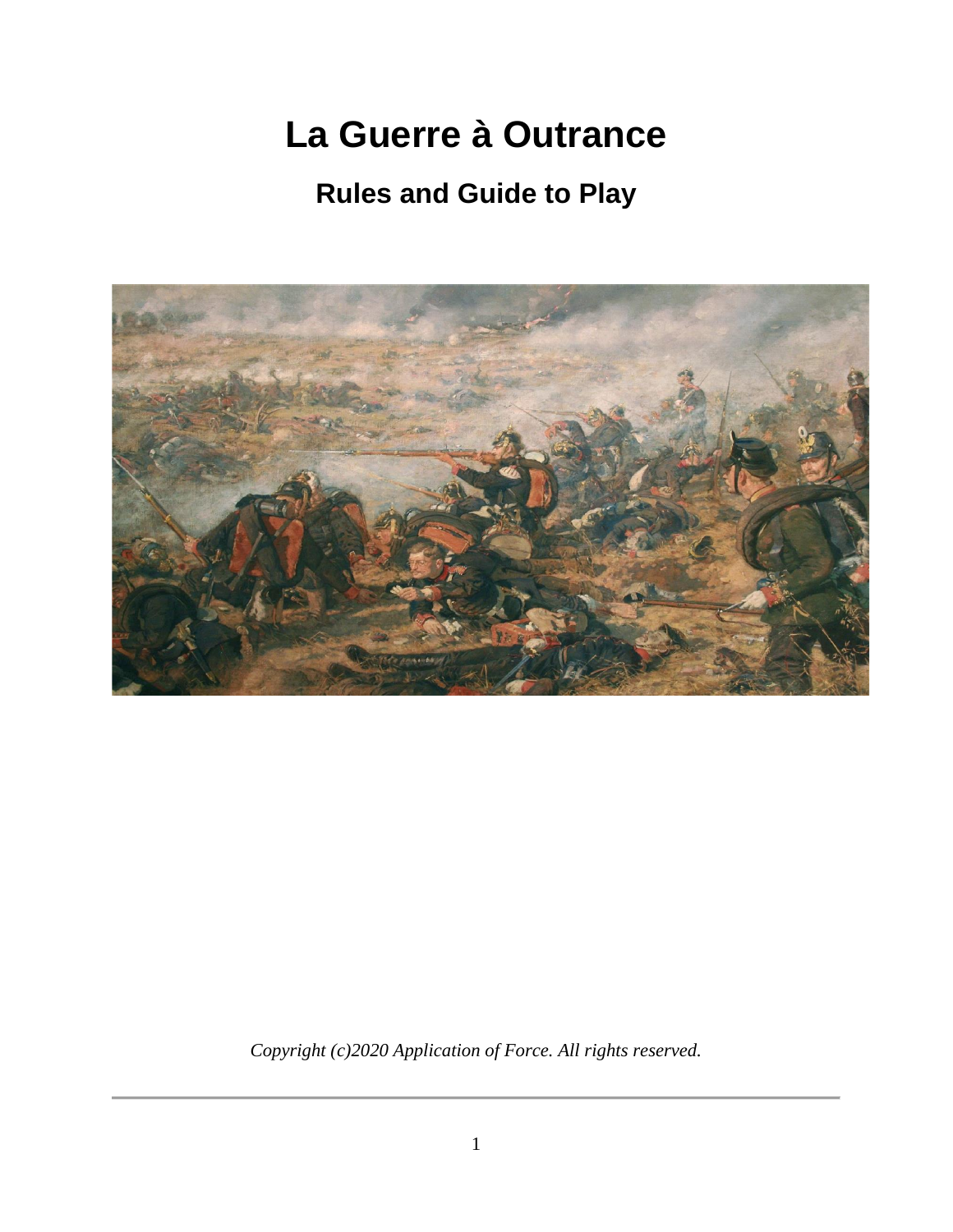#### **Contents**

[I. Introduction](#page-2-0)

[II. Troop Types, Scales, and Basing](#page-3-0)

**[III. Playing the Game](#page-6-0)** 

[IV. Formations and Movement](#page-10-0)

[V. Unit Status and Combat Effects](#page-13-0)

[VI. Fire](#page-15-0)

[VII. Assaults](#page-17-0)

[VIII. Terrain](#page-19-0)

[IX. Generals and Regrouping](#page-22-0)

[X. Game Notes](#page-23-0)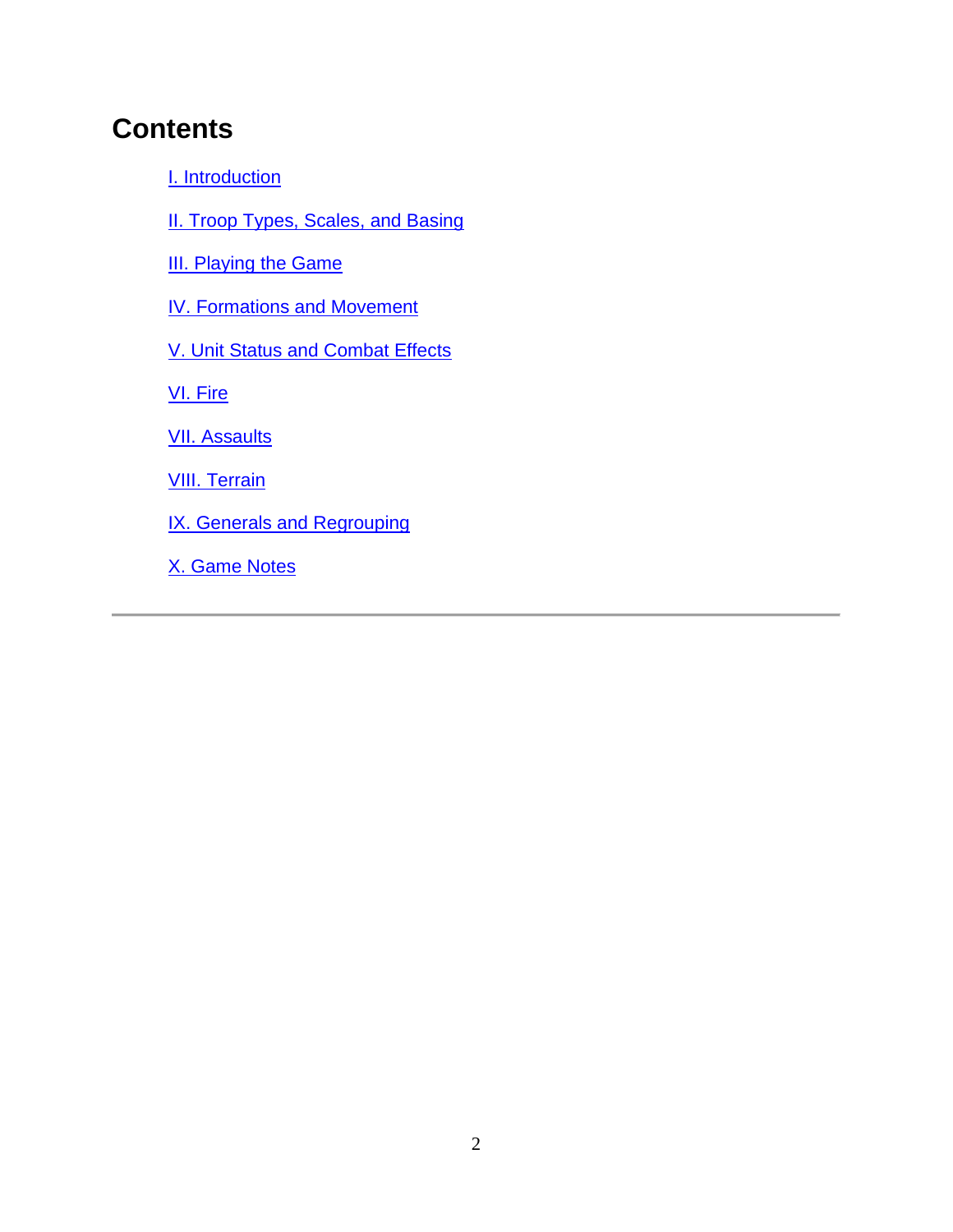#### <span id="page-2-0"></span>**[^](#page-0-0) I. Introduction**

*La Guerre à Outrance* is a computer-assisted system for miniatures wargames of the 1870-1871 Franco-Prussian War at the grand tactical level. Using the brigade as the basic unit of maneuver, it allows entire battles to be fought with a minimum of space and a minimum of figures. Designed for 15mm scales and smaller, it uses a popular basing system for the period. (It can be played in 25mm or larger scales by doubling all base sizes, measurements, and distances.)

The game is intended to provide a simple mechanism for doing the miniatures wargaming equivalent of a chess problem - a lot of the details which might go into longer games using lower-level units, a larger table, and many more figures are abstracted, placing players in the boots of army commanders. Games are quick and relatively decisive. The system has no intention of supplanting other miniatures wargames of the period (*Age of Valor*, *They Died for Glory*, and *1870* are all excellent rules - we are spoiled for choice) but rather to allow wargamers to do something different with their figures, in addition to playing these more tactically-oriented games.

Players will find that *La Guerre à Outrance* places them firmly in the role of corps and army commanders: anything which is the purview of lower-level commanders is abstracted, and calculated using a model of probabilities within the computer. This extends even to such aspects of battle as formations: these would be dictated by brigade commanders as they fulfilled their orders, in line with national doctrine. (Corps commanders do not order brigades to form column!) In this game, formations are more an indicator of actions being currently taken in response to orders - and to the attendant vulnerabilities of troops - than they are a literal depiction of the unit in question. Similarly, the on-going skirmishing and unimportant combats assumed to be taking place are completely ignored. What is represented are the outcomes of decisive actions. This produces a game which may seem strange to some miniatures gamers who are used to simultaneously commanding at the level of army, corps. division, and brigade. It also has the effect of speeding play considerably.

The system is designed to run on any computer or device which has a javascriptenabled web browser. Multiple versions of the software can be run at the same time in a single game. As a computer-assisted miniatures game, *La Guerre à Outrance* uses a minimalist design. It does not duplicate any of the information which is represented on the tabletop, but functions strictly as a "wargames calculator," replacing the dice-rolling and chart look-ups of other systems. It requires no computer set-up: players must only provide figures, terrain, rulers/tape measures (in inches), and a smart-phone, tablet, or computer which can run the game.

It should be noted that an earlier version of this game was released on the *wargamingmachines.org* site in 2018. This game is much different, resulting from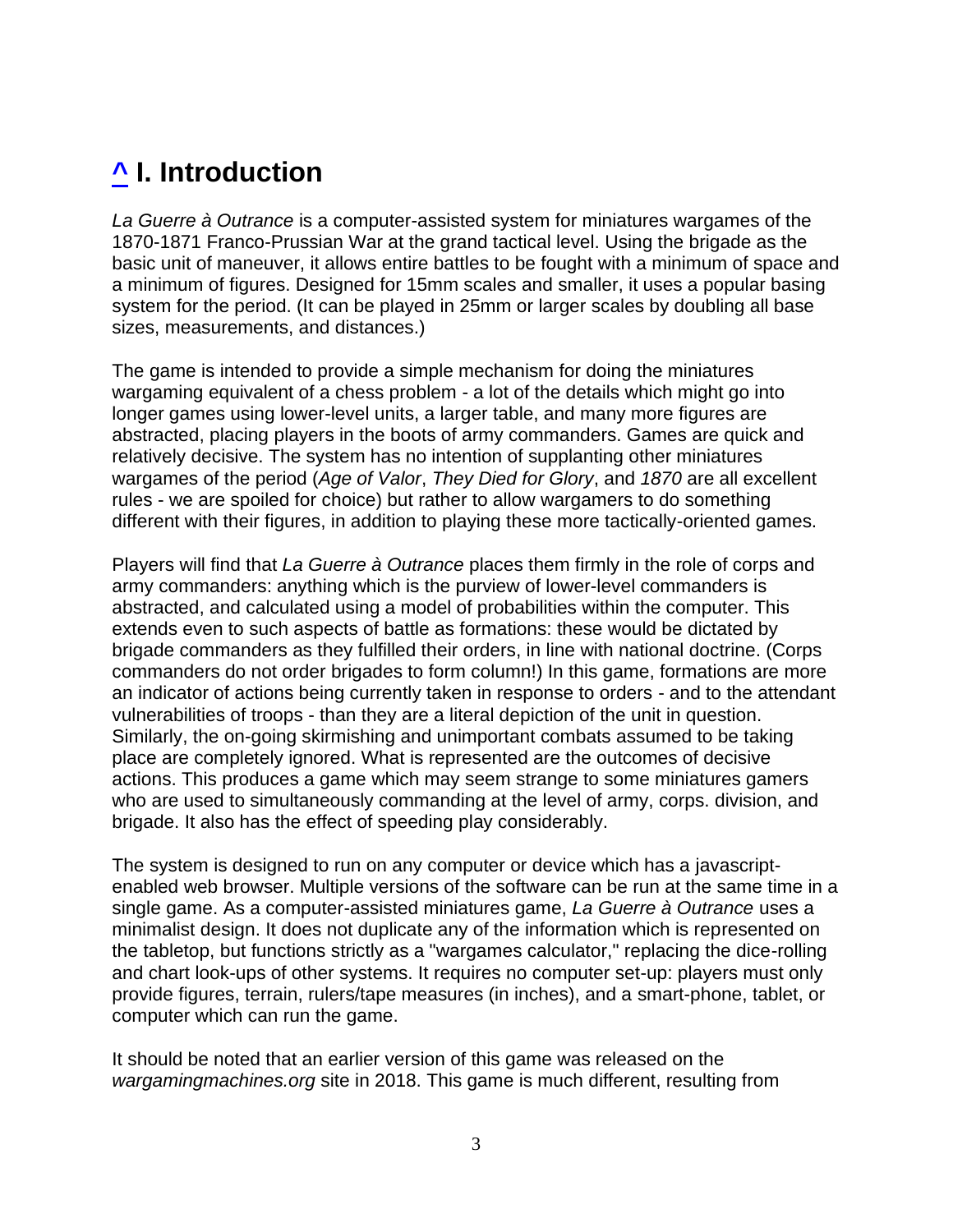considerable playtesting: it has been changed into a brigade-level game. The overall intent, and basic mechanisms have remained the same, however.

The Franco-Prussian War is a fascinating one, foreshadowing the horrors of the Great War and witnessing, for a last time, the Napoleonic glory of cavalry charges and attacks in massed columns. New technology - better rifles, better artillery, even machineguns all appeared on the battlefield. The generals did not always understand the implications of these changes, and sometimes made mistakes, guided by the outdated principles of war as they had learned it. This game system gives players a chance to see what might have happened instead.

#### <span id="page-3-0"></span>**[^](#page-0-0) II. Troop Types, Scales, and Basing**

The basic troop types in this game are infantry, artillery, and cavalry. Basic units are at the brigade level, rather than at the lower levels of the regiment or battalion like some other systems. Each type of unit will be described here, along with the typical organization of forces during the Imperial phase of the war.

**Infantry Units:** The basic infantry unit in the game is an infantry brigade. Infantry brigades were historically composed of two regiments, each of three battalions. The battalions themselves were of varying size, a factor which has been incorporated into the combat effects produced by the system. It was typical for a light infantry battalion to be attached to the division, either as part of the first brigade (French chasseurs) or at the divisional level (Prussian jagers), but these are not represented on the tabletop. Each infantry brigade will be represented by 4 bases, each 1 inch wide and 3/4 to 1 inch deep. The number of figures per base should be determined by aesthetics and figure scale - it is unimportant to game play. Each pair of bases notionally represents an infantry regiment.

For the French, a typical infantry division will consist or two infantry brigades plus the divisional artillery (see below). For the Prussians, there will be two infantry brigades, a divisional artillery, and a cavalry regiment (see below). If players wish to field individual infantry regiments, separated from their parent brigades, then these may be represented by a pair of bases. (This should be the exception, however, and not the rule.)

There are three quality levels: "Guard," "Line," and "Landwehr" (Prussian) or "Mobilisé" (French). Notionally, these represent exceptionally good troops (Guard), average troops (Line), or second-rate troops (Landwehr/Mobilisé), regardless of the names of the units or troop types historically.

Note that brigade formations in the Franco-Prussian War were much larger than their counterparts in some other 19th century conflicts, notably the American Civil War. They have an increased ability to fight to the rear and flanks when compared with lower-level formations, and typically included a very high proportion of skirmishers. The game system understands the different compositions of different units, and assigns them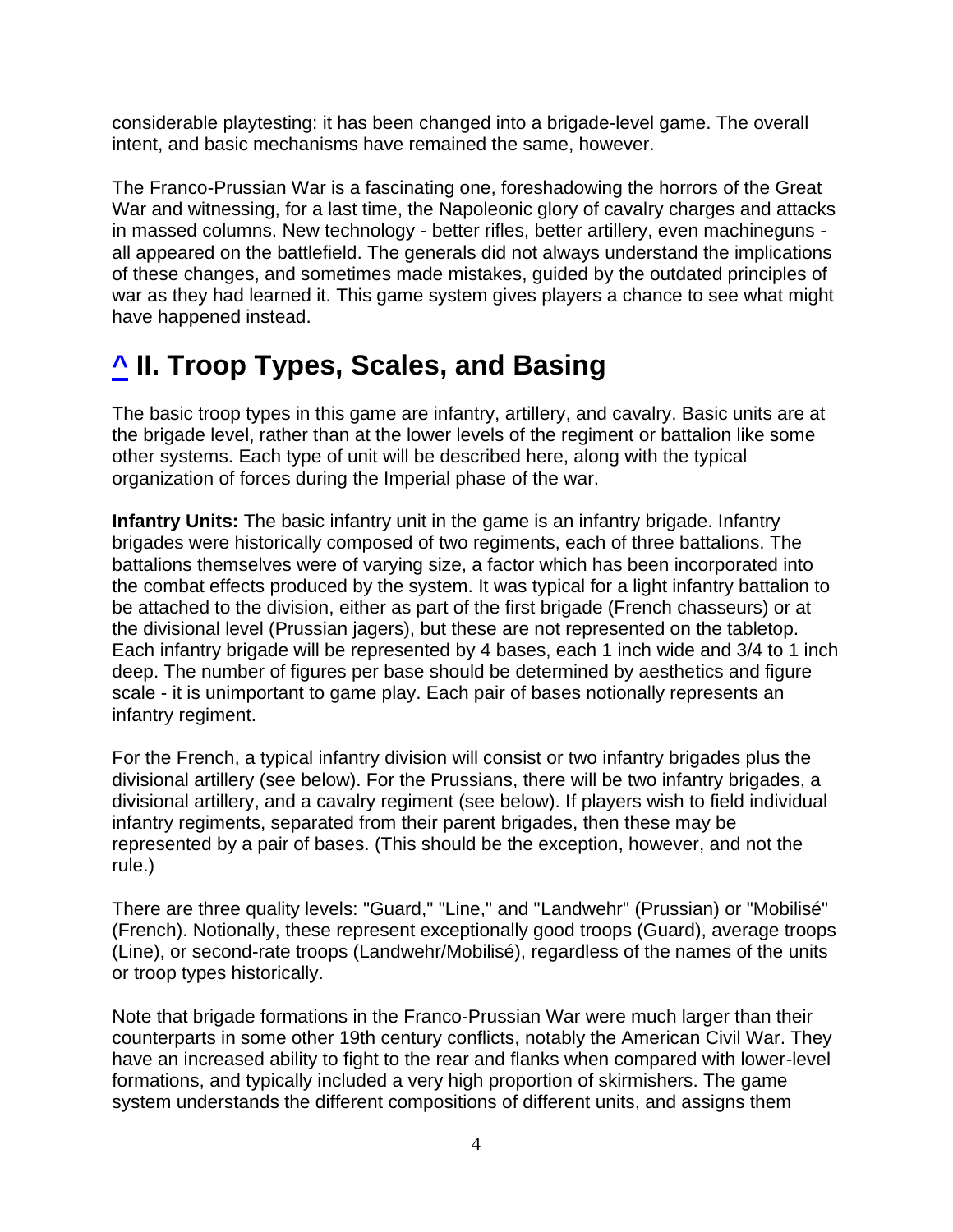different strengths based on the available weaponry and troop types when performing calculations. Standard doctrine (and historical performance) are also accounted for, as there were differences between the two sides.

**Cavalry Units:** There are two types of cavalry units in this game: cavalry brigades, and cavalry regiments. Prussian infantry divisions included an attached regiment of cavalry, which in this game is represented by two bases. This represents 3 or 4 squadrons of cavalry. Brigades are typically twice this size, representing two cavalry regiments of this size operating as a brigade - a cavalry unit of 4 bases. Cavalry brigades of 3 regiments should be represented with 6 bases. Cavalry brigades might or might not have a battery of attached horse guns: cavalry units have a very limited capacity for fire, as a single battery is not considered to be significant at this scale of play. The individual batteries of attached horse artillery are not represented in the game. Also, although some cavalry was equipped with firearms, doctrine was such that they were generally only used for skirmishing. Dismounted action was not unknown, but was not seen at the level of entire brigades, and is also ignored by the game. Each cavalry base represents two historical squadrons.

The distinction between heavy and light cavalry is also ignored: while both types have advantages in specific tactical situations, these are seen as cancelling each other out. Many cavalry brigades were of mixed types, too. These are not seen as important for the purposes of game play: all cavalry is treated the same as regards type.

Cavalry is assigned a quality in the same fashion as infantry: "Guard," "Line," and "Landwehr" (Prussian) or "Mobilisé" (French). These names are shorthand for quality ratings: technically speaking, there is no such thing as "Mobilisé" cavalry, but the ad-hoc formations seen in the Republican phase of the war might need a lower quality rating, so we use that term for consistency's sake.

Cavalry bases should be 1 inch wide and .75 to 1.25 inches deep.

**Artillery Units:** Each artillery base represents two 6-gun batteries. Prussian divisional artillery - consisting of 4 batteries historically - is represented with two bases. French divisional artillery is represented with only a single base, which includes a proportion of mitrailleuse. (It should be noted that the French saw the mitrailleuse as a replacement for the short-range effectiveness of cannister from heavy smoothbores, rather than as a machinegun-type infantry weapon.) The game system reflects the strengths and weaknesses of the weapons capability, ammunition availability, and organization of these arms, but it is important to note that an artillery base as represented on the table is always a full two batteries - single-battery units are not and should not be represented.

French corps artillery reserves were generally of 8 batteries (sometimes only 6), and so should be units of 3 or 4 bases. The army artillery reserve contained a total of 16 batteries (not including horse artillery) but would generally not have been deployed as a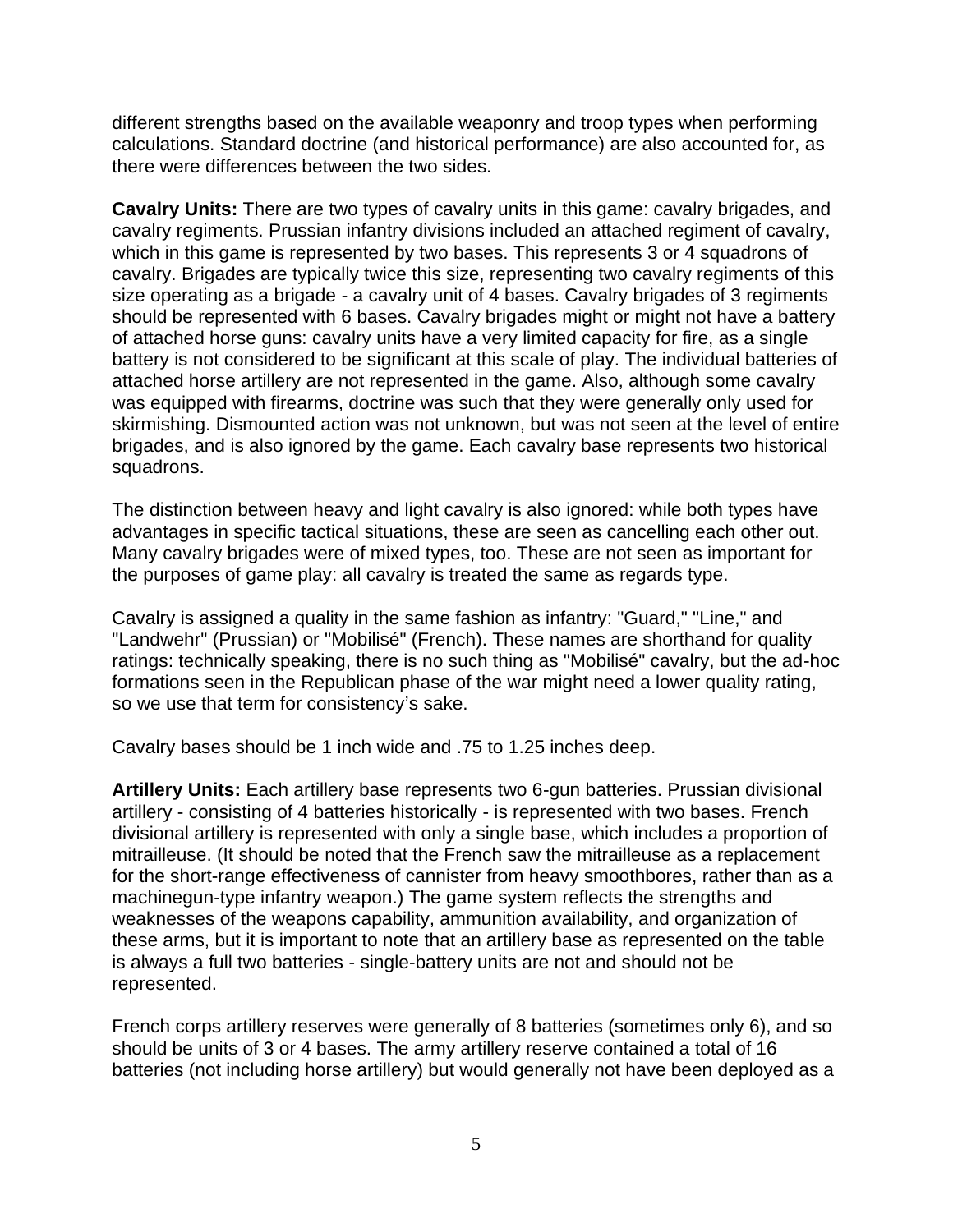single unit. It is recommended that the largest French artillery unit be made up of 4 bases (8 batteries).

Prussian (and allied German) artillery reserves show more variation, ranging between 2 and 7 batteries, with 6 batteries being the norm. Thus, a 3-base unit will be the norm (6 or 7 batteries) with units as small as a single base (2 or 3 batteries) or two bases (4 or 5 batteries). Some cavalry divisions have 2 horse batteries, and these should have a single-base divisional artillery unit. The army reserve was very large, but was not employed as a single unit. Scenarios should specify how many of the Prussian reserve artillery batteries are available based on the historical record, always bearing in mind that each base on the table is two full historical artillery batteries.

Artillery units should be mounted on bases 1 inch wide and 1 to 1.5 inches deep. All artillery units are given the same quality rating in this game, as the technical nature of artillery service tended toward standard levels of competence.

**Generals:** This game represents corps- and division-level generals on the tabletop. Each is represented using one to three mounted or dismounted figures (in 15mm - more for smaller scales) on a circular base which is .75 to 1 inch in diameter (alternately use a 1-inch square base). Each represents a general and his attendant staff. They have no combat function (nor are they subject to attacks) but do have an influence on how well troops execute orders (notably movement, assault, and regrouping actions).

**Markers:** Only two types of markers are needed for this game: disorder markers and demoralization markers. These can take any form - counters, small round bases with one or two casualty figures on them (one for disorder, two for demoralization), etc. Optionally, markers may be used to indicate which units have already gone this turn (not needed for smaller games).

**Game Scales:** There is no figure-to-man ratio for these rules - each pair of bases is effectively a regiment, with typical differences in field strength assumed by the game system. Artillery bases represent 2 batteries of 6 guns apiece. Each inch represents about 300 yards, giving us a 6-inch mile (approximately 1.5 kilometers). This means that most period battlefields (including Sedan) can be depicted on a 4-foot x 4-foot wargames table, and in many cases on a smaller one. Each turn represents an hour of elapsed time. Consequently, combats tend to be decisive in their effects, even though they do not represent continuous combat of an hours' duration in most cases, but a shorter period of intense conflict surrounded by other related activities.

Gamers who are used to more tactically oriented rules will find it strange that units cannot combine activities. Remember that only the most significant activities are reflected here. Individual volleys, battalion evolutions, and skirmisher interactions are simply not explicitly represented in this game, being deemed below the notice of corps commanders. They are assumed to be on-going. More significant operations, however, take time. To give you an example: at Wörth, the large Prussian grand battery in the center of their line took almost an hour to deploy into well-sited firing positions, and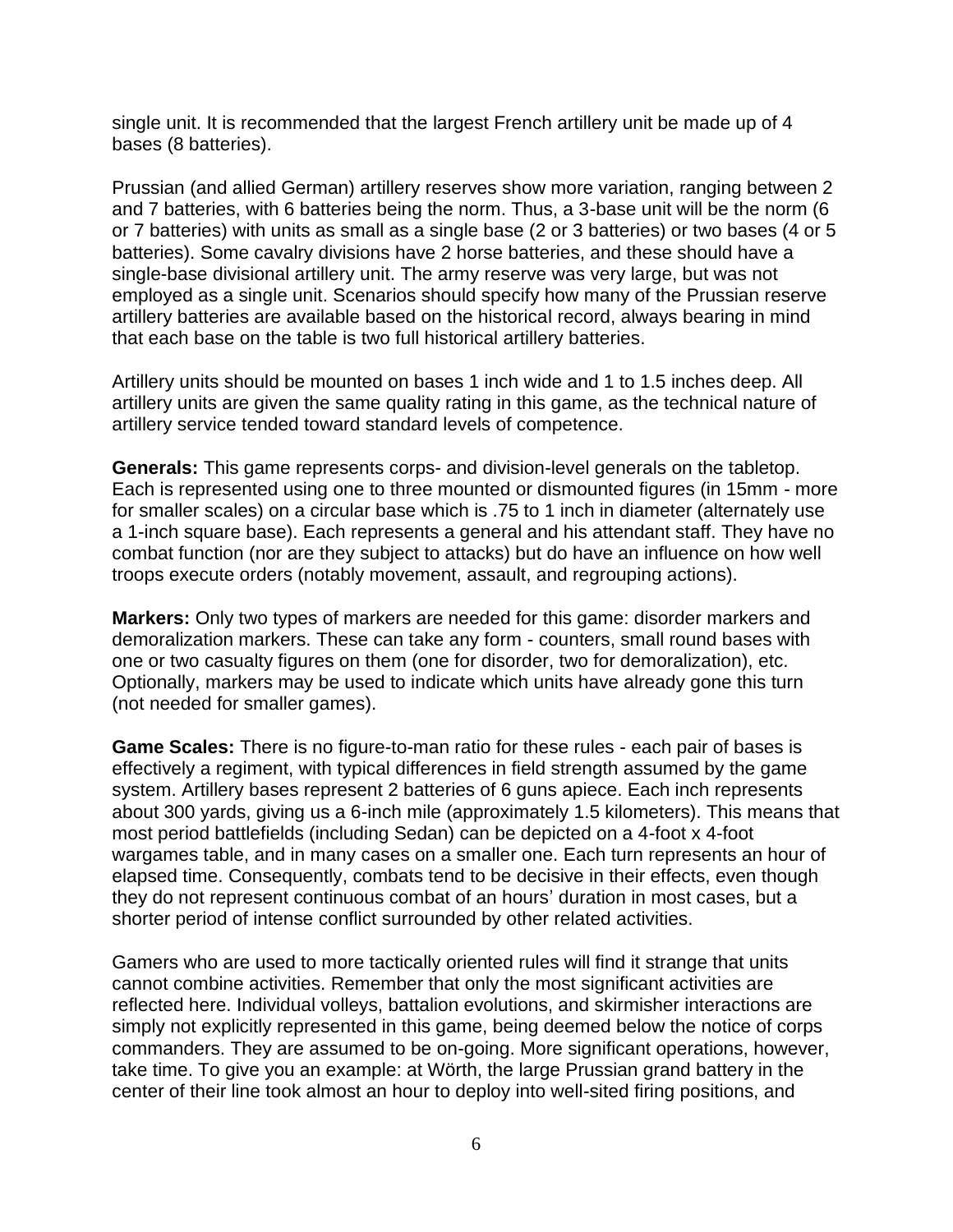shelled the French batteries on the hill opposite for 45 minutes before causing them to withdraw. Gamers want to see this happen instantly, but the historical record demands otherwise. This game system is calibrated to reflect the historical pace of entire battles, not immediate tactical actions, unlike many other rules sets.



*Prussians assault zouaves deployed in a strong position - this could end badly for them!*

#### <span id="page-6-0"></span>**[^](#page-0-0) III. Playing the Game**

The game is played in a series of turns. Each turn, every unit (infantry, cavalry, artillery reserves, and generals) may make one action. These are organized by initiatives: press the initiative button and it will pop up a box giving the initiative to either the French or Prussian side. That side may select one unit which has not used its action for the turn, and perform any legal action. This process is repeated until all units have performed an action. (Once one side acts with all units, the other side automatically gets the initiative.) Players must use an initiative if the game app gives them one, although they may always select which unit/general will act on it from among those who have not used their action for the turn. Players may wish to mark which units have acted during the course of the turn to make it clear which units have yet to go.

There are several actions available to players, not all of which require the use of the program:

**Hold/Rest/Stand:** Any unit may choose to do nothing for a turn as its action. This does not require the use of the program interface.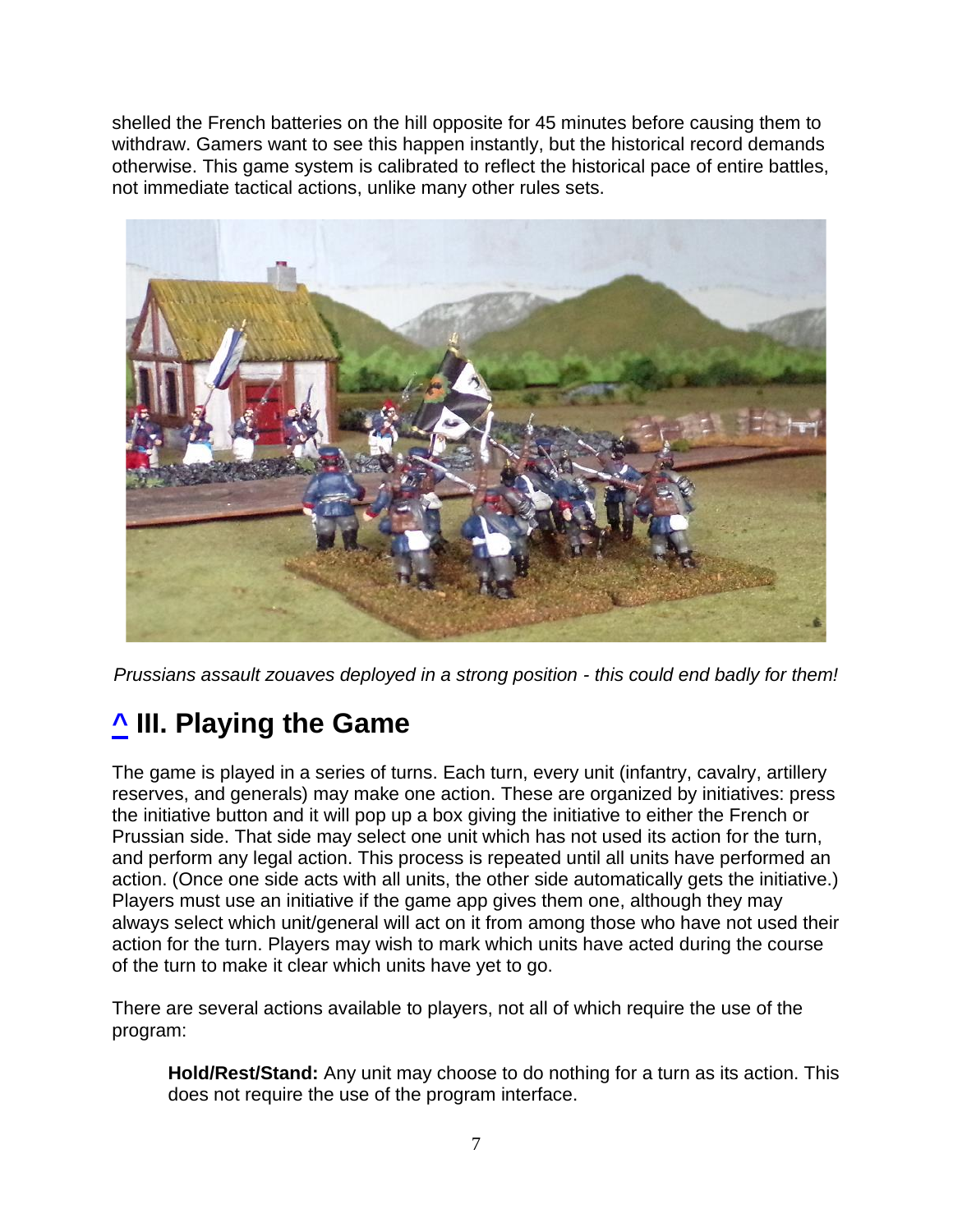**Move General:** A general may move up to 28 inches base movement, in any direction or combination of directions, subject to normal movement rules (as cavalry). This does not require the use of the program interface. Note that generals current position during the turn is the one used to determine whether they influence actions made to nearby units - they may influence a unit, then move to another, and influence it. They will influence all units nearby - there is no limit to this number.

**Deploy:** This changes a unit into a linear formation, taking advantage of available cover, etc., screened by skirmishers and supported by columns in reserve. Deployed cavalry units will be spread out in whatever formation is best suited to their protection, in available folds in the terrain, well-spaced out, etc. and is primarily a defensive measure, as their ability to fire is limited. A deployed formation is one base deep, with all bases sharing a facing, side-by-side (they may adjust the front slightly to follow terrain features such as walls). Guns are unlimbered and ready to fire. When deploying, a single base from the unit is selected as the reference point, and may shift its center up to 1 inch in any direction. It may change facing as desired. Other units are then deployed around it, in whatever directions the player wishes so long as the resulting formation is legal (see below). It is legal to re-deploy a unit which has already been deployed to reposition it. All units other than generals may deploy. The program interface must always be used, because there is a chance that transmission of orders may fail or be delayed. Only the Actor and Action fields need to be used for this action.

**Maneuver:** This represents the movement of a unit on the battlefield. For infantry and cavalry, it represents a set of smaller-unit columns, screened by skirmishers. For artillery, it is limbered movement in expectation of imminent action. Fire from a maneuver formation is less than that of a deployed formation. It is represented on the tabletop by a formation at least two bases deep, and (except for artillery) two bases wide. All bases are placed side-by-side, sharing a facing. For artillery, it is a formation only one base wide and two bases deep with the bases touching and sharing a facing. When performing a maneuver, facing may be changed as desired (the center-point of the unit front should not change during a facing change.) All units other than generals may maneuver. The program interface must always be used, because there is a chance that transmission of orders may fail or be delayed. Only the Actor and Action fields need to be used for this action.

**Deployed Fire:** When a unit is deployed, it may fire. This action cannot be performed by units in a maneuver or march formation, nor by generals. Targets must be within range and arc of fire (see Firing, below). Deployed fire may not involve any facing changes. The program interface must always be used to calculate the effects of fire. The Actor, Action, Target, Target Formation, Cover, Range, and Disordered/Outnumbered fields are all used for this action.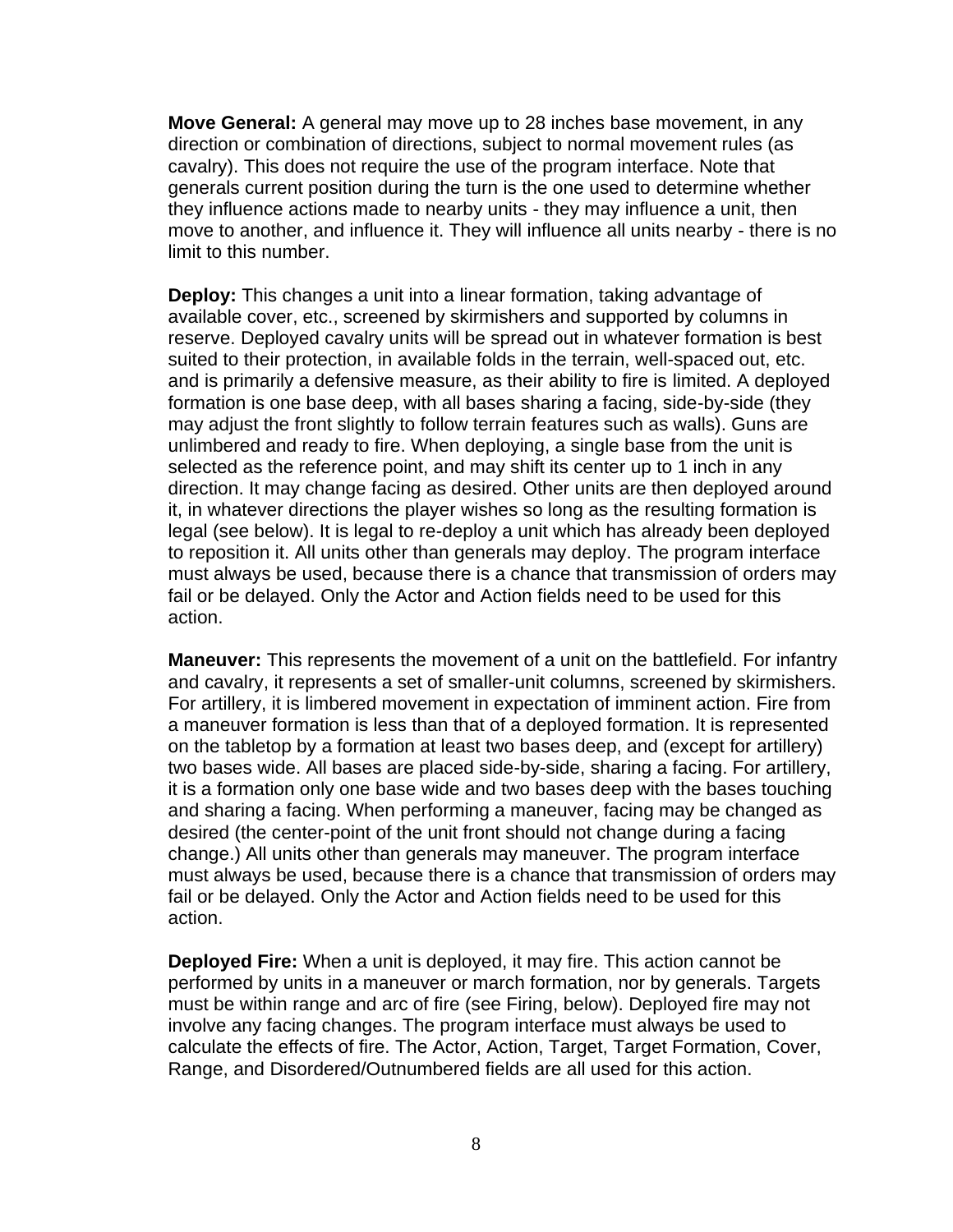**Advancing Fire:** When an infantry, cavalry, or artillery unit is in maneuver formation, it may fire. This action cannot be performed by deployed or marching units, nor by generals. It represents fire by those units at the front of a maneuvering formation, and - in the case of artillery - the rapid unlimbering and firing of batteries with the ammunition supply immediately available. Targets must be within range and arc of fire (see Firing, below). Advancing fire may involve any facing changes as desired (the center-point of the unit front should not change). The program interface must always be used to calculate the effects of fire. The Actor, Action, Target, Target Formation, Cover, Range, and Disordered/Outnumbered fields are all used for this action.

**Assault:** This represents a charge into close combat. It may only be performed by infantry or cavalry units in maneuver formation. The target of an assault must be visible to the assaulting unit - facing changes are allowed before an assault is conducted (see Assaults, below). The target of an assault is considered to have used their action for the turn if the assaulting unit makes contact with them. The program interface must always be used to calculate the effects of an assault. The Actor, Action, Target, Target Formation, Cover, and Disordered/Outnumbered fields are all used for this action, but the Range field is not.

**March:** This represents the movement of a unit on the march, without the expectation of enemy contact. The unit will assume a march formation, one base wide. For artillery, this also includes a gap between the two bases of a base depth. All bases are placed back-to-front, sharing a facing. The formation may be made in any desired facing (the center point should not change). March columns get a benefit from marching on roads (see Movement, below). Fire from a march formation is not allowed. All units other than generals may march. The program interface must always be used, because there is a chance that transmission of orders may fail or be delayed. Only the Actor and Action fields need to be used for this action.

**Route March:** This is a march action made in those scenarios where a unit marches onto the tabletop. They are assumed to have already successfully received their march orders. Base moves are: Line Infantry - 12 inches; Guard Infantry - 14 inches; Landwehr/Mobilisé - 10 inches; Line Cavalry - 24 inches; Guard Cavalry - 28 inches; Landwehr/Mobilisé Cavalry - 20 inches; Artillery Reserves - 12 inches; Generals - 28 inches. The route march ends as soon as the unit performs any other action. Scenarios should specify where the marching unit is going on the tabletop. This action does not use the program interface.

**Regroup:** This represents the reorganization and rallying of troops. The regrouping unit must be disordered or demoralized. If successful, it may assume any formation/facing desired (the center-point of the unit front should not change). All units except generals may perform this action. The program interface must always be used, because there is a chance that the regrouping action may fail. Only the Actor and Action fields need to be used for this action.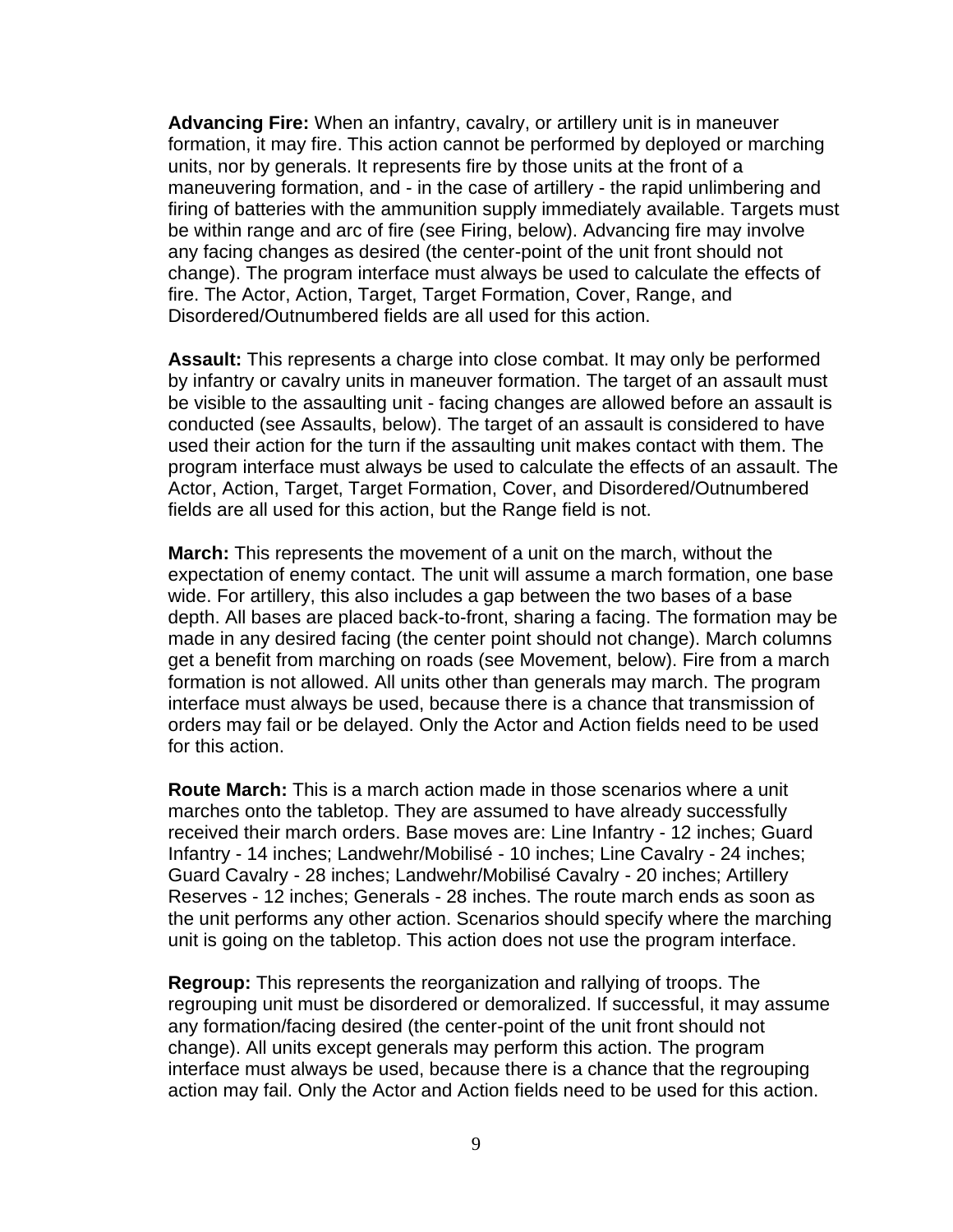An action is taken using the program interface by selecting the correct values for the necessary fields and clicking the Result button. One or more pop-ups will appear, some requiring answers to simple yes-or-no questions ("OK" is yes and "Cancel" is no). The results of the action will be provided in a pop-up, and changes should be made on the tabletop as indicated. A unit which has been the target of one or more Assault actions during a turn may have used its action for the turn, whether it has yet to perform another action or not (see Assaults, below).

Note that the only permissible action for a unit which is demoralized is to regroup.

If a mistake is made in using the program interface (if a needed field is set incorrectly), ignore the results and repeat the action with the correct values. If for any reason the program interface freezes, crashes, or is accidentally closed, simply re-start (re-open) the program interface and continue. No needed information will have been lost.

Multiple copies of the program interface may be used simultaneously during play. So long as players are in agreement about who is adjudicating what on which copy of the program, there will be no problems. Thus, there is no reason to wait for a single game master to adjudicate everything on one instance of the program. For small games this is not important, but it can help to speed play in larger, multi-player battles.



*Uhlans maneuver forward, supported by the other arms.*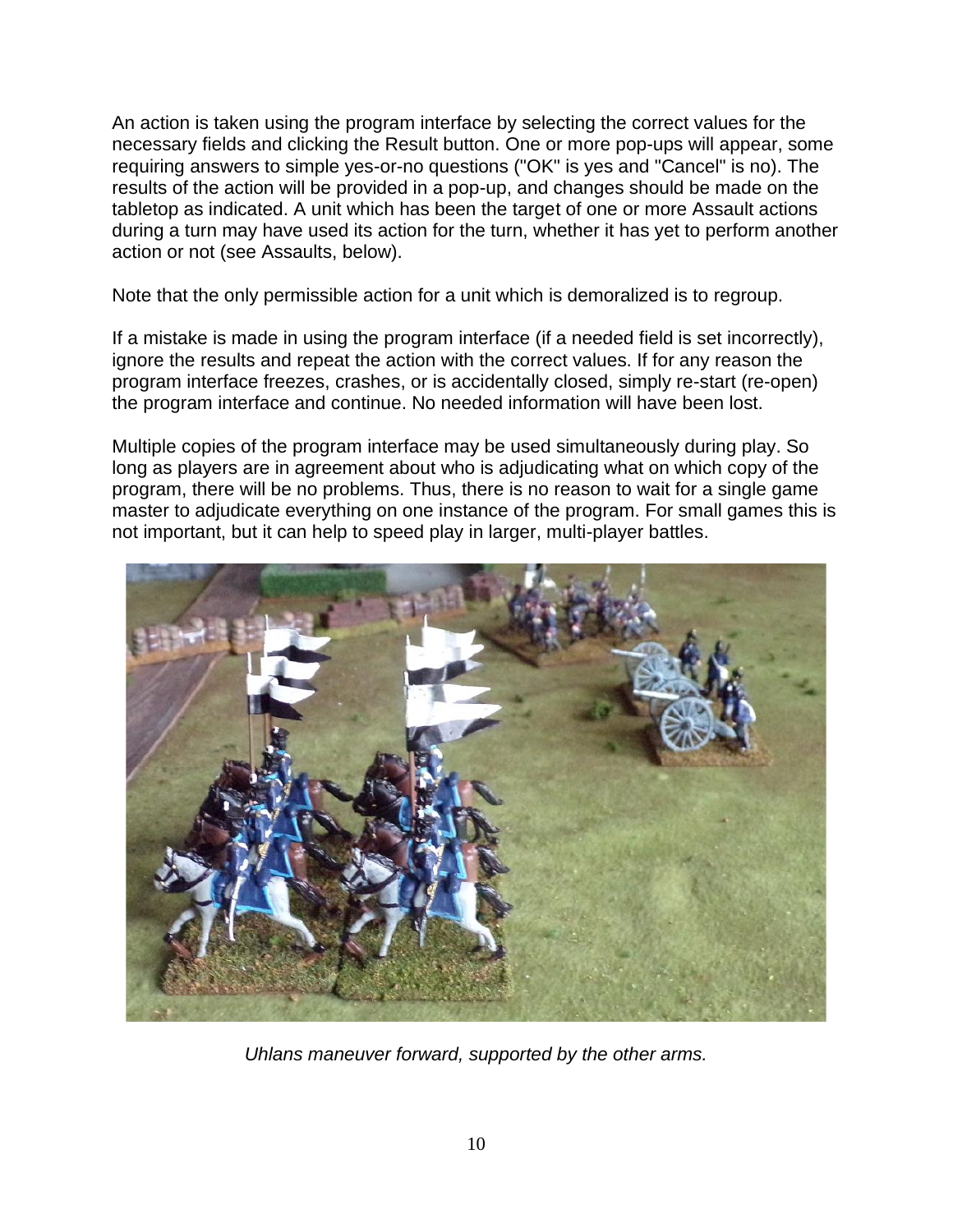### <span id="page-10-0"></span>**[^](#page-0-0) IV. Formations and Movement**

As described above, there are three different formations in this game. All units except for generals will always have a formation (generals have no formation). Typical examples of the three formations are shown in the diagram below (arrows indicate facing):



Note that, with the exception of two-base units in march formation, there is never any gap left between bases.

**Deployed Formation:** All bases sharing a facing, one base deep, arranged side-byside. The line thus formed is allowed to bend to accommodate terrain features such as a wall, the edge of a woods, a ridge line, etc. Units assume a deployed formation only by performing a deploy action. Such an action may involve facing changes (see above). Once deployed, a unit may not move without its formation changing unless re-deploying (which is a new deploy action). A unit may not make deployed fire without first assuming a deployed formation.

**Maneuver (or Advancing) Formation:** When a maneuver action is made, the unit will immediately assume the maneuver formation, which is always at least two bases deep, but which may vary in width. Bases should be arranged in even ranks to the extent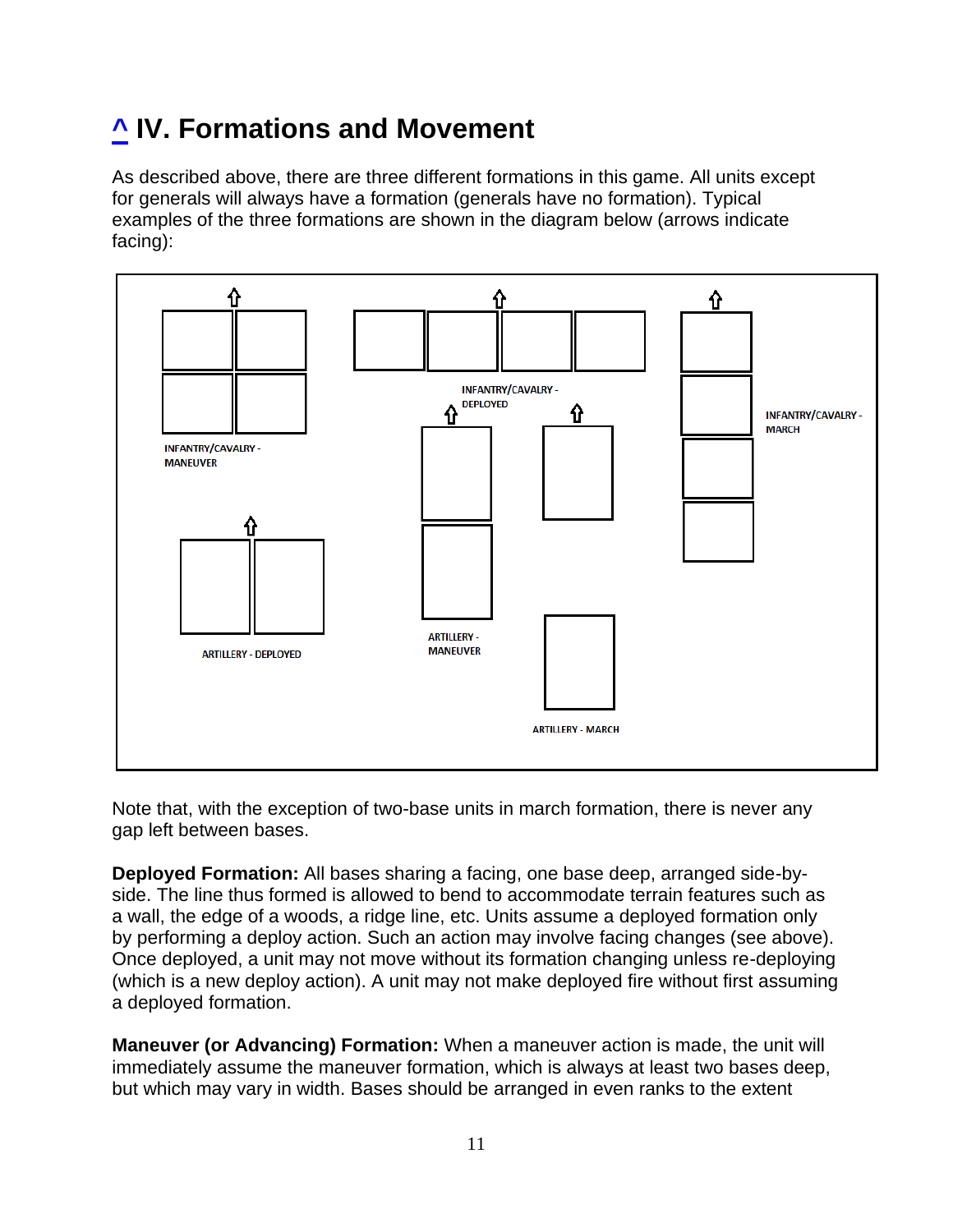possible (no rank may have more bases than the front rank, nor more than 1 fewer than any other rank in the formation). All bases share a facing. When assuming a maneuver formation, any desired facing may be used (center-point of the unit front does not change). When a maneuver action is taken, first the maneuver formation is assumed and then the move itself is performed. During this movement, any number of facing changes is permitted - the unit may freely turn as it maneuvers in any desired combination of directions. The movement will end with the unit still in maneuver formation.

The exception to the 2-deep rule above is when a unit has only 2 bases. Such units may choose to maneuver with their two bases side-by-side in a single rank, but should be marked as being in a maneuver formation.

**March Formation:** When a march action is made, the unit will immediately assume the march formation, which is always only one base wide, with the units bases arranged in a front-to-back fashion. Two-base units are the exception, where a gap is left in the column which equals a single base depth (this is notionally a third base). All bases share a facing. The column may bend ("snake") to follow roads or other terrain features being marched along. When assuming a march formation, any desired facing may be used (center-point of the unit front does not change). When a march action is taken, first the march formation is assumed and then the move itself is performed. During this movement, any number of facing changes is permitted - the unit may freely turn as it marches in any desired combination of directions. The movement will end with the unit still in march formation.

Note that units which are disordered or demoralized will retain their formation, and simply be marked as disordered or demoralized. Disorder and demoralization do not affect base movement distances.

Generals have neither formation nor facing. Because they are neither targets nor actors in any combat situation, this does not affect game play. When they move, they do so as cavalry with a fixed base movement of 28 inches per turn. A general which is "run over" by the enemy simply moves immediately out of the way until at least 3 inches from any enemy unit if possible.

Any portion of a unit's base movement may be spent in an action involving movement (or none of it) but the base movement as adjusted for terrain may never be exceeded. Movement is made along a path specified by the moving player, measuring from the starting location of any base in the front of the formation to its ending location, up to the distance determined by a modified base move. Any rough terrain or linear obstacle crossed will adjust base movement: the greatest distance the movement path of any base in the formation spends crossing rough terrain costs twice the movement of crossing open terrain (for infantry or artillery) and four times as much (for cavalry). If I maneuver an infantry division across 2 inches of open ground, then through 2 inches of woods (rough terrain) it will cost my full 6 inches of base movement (2 inches for open ground, and twice 2 inches for rough). Linear obstacles (hedges, stone walls, etc.) will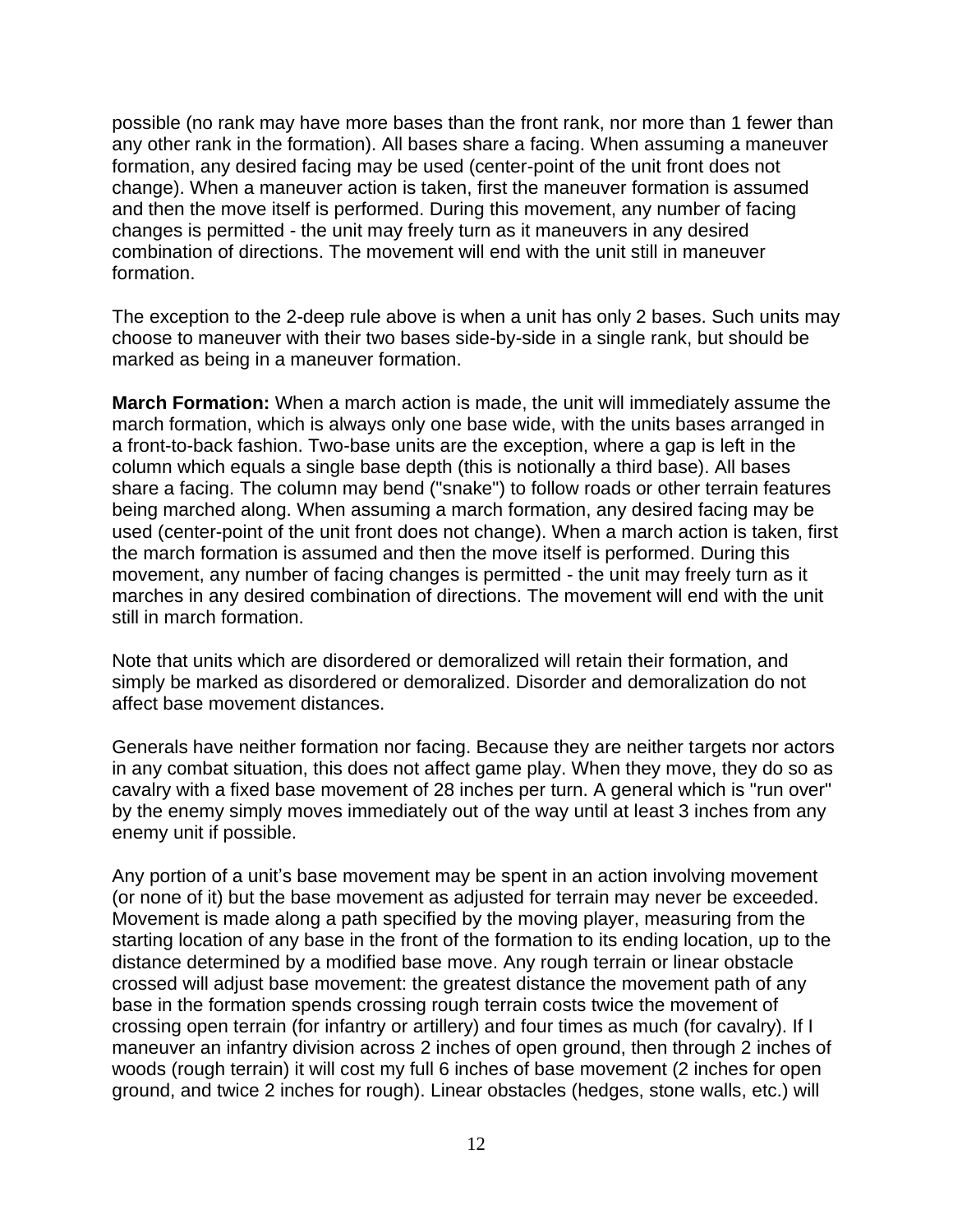cost an additional 1/2 inch of movement to cross. Choke-points (bridges, gates through insurmountable walls, etc.) will cost an additional 1/2 inch of movement to cross, unless the unit is in march formation. A maneuvering infantry unit passing over a bridge in open country will move a total of 5 1/2 inches, if it has a 6-inch base movement. Movement inside towns is considered rough for movement purposes unless a unit is in march formation (when it is considered to be road movement). Units in march formation will move 1.5 inches for each inch of base movement when they move along a road/through a town (a 50% movement bonus).

Movement through friendly units is allowed, so long as no part of the moving unit ends its turn "inside" another unit. Enemy units may not be approached closer than 1 inch (their "zone of control") by any part of a moving unit except as part of an assault action (see below).

Movement caused by combat results (falling back or pushed back) will abide by all normal movement rules. Such movement must be made away from the source of the combat result (the firing or assaulting unit) in as straight a line as possible and within an arc measured 45 degrees off either side of the rear edge of the affected (moving) unit. The unit being pushed back/falling back will retain its formation and original facing. The diagram below shows an example:

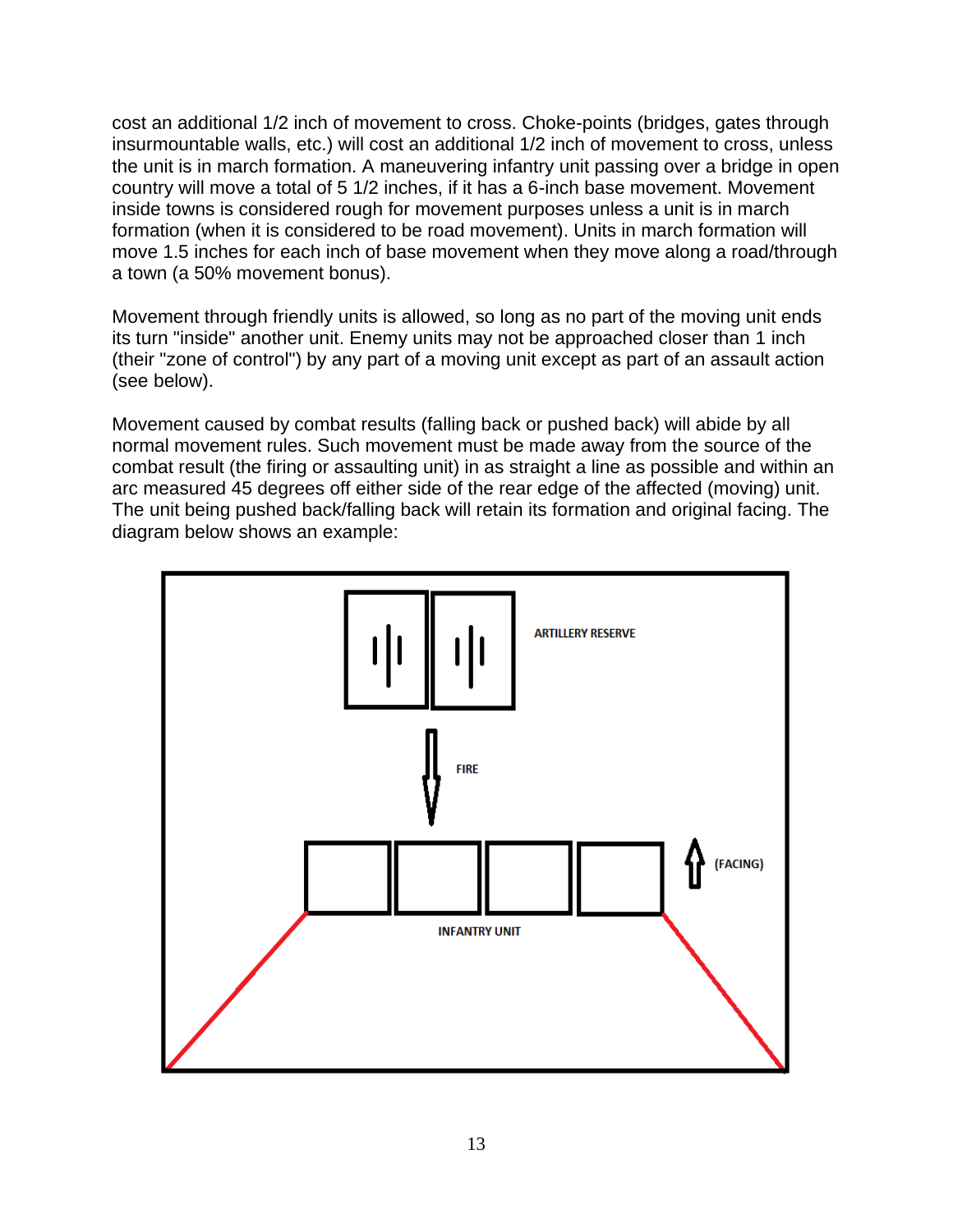Here, an artillery unit faces an enemy infantry unit. Both units are deployed. The artillery unit makes a deployed fire action, causing the infantry unit to fall back 6 inches in disorder. The infantry unit would move within the arc described by the two red lines, a distance of 6 inches, without altering its facing or formation, and would be marked as disordered. It would not turn except as required for its movement to be legal (not within 1 inch of enemy units; not through impassable terrain; not moving so as to end up inside another friendly unit; etc.).

Other non-movement-related aspects of combat effects are addressed in the next section.

Making assault actions also involves movement. This is addressed under Assaults, below.

Note that there is a possibility that orders involving movement (deploy, maneuver, march, and assault actions) will be lost or delayed in transmission. Having a general within 6 inches of the unit receiving the order helps to prevent this from happening (the general is 'on hand' to make sure thing go as planned). When orders are lost, it is still possible to make actions which do not involve movement (fire actions, regroup, etc.).

### <span id="page-13-0"></span>**[^](#page-0-0) V. Unit Status and Combat Effects**

**Unit Status:** There are three unit statuses: OK/Normal, Disordered, and Demoralized. All units begin the game with an OK status, and will retain it until combat effects cause the status to change. Disordered and demoralized units may make regroup actions. Once successfully regrouped, a unit returns to its OK/Normal status. Disorder indicates that a unit has suffered some losses, and that it is not responding optimally to command control among and within its units. Demoralization is more severe, indicating further losses and a greater degree of breakdown within the unit. A disordered unit may still function - a demoralized one is no longer functional, but it has not yet broken (broken units are considered destroyed and are immediately removed from play).

Disordered units may make any legal action (although the Actor Disordered box should be checked if needed when they do so). Disorder makes a unit more vulnerable in combat situations. When firing at or assaulting a disordered unit, the Target Disordered/Demoralized box should always be checked.

Demoralized units are not permitted to make any action other than regroup. They will fight if assaulted, but will not benefit from coherent defensive fire. (This makes them the ideal candidates for assaults, especially frontal assaults.)

When a unit has become disordered, it may sometimes receive an additional disorder from a subsequent enemy combat action or other action. When this happens, the two disorders add up to a demoralized status. Once demoralized, a unit will not become further disordered or demoralized (or destroyed/broken) - they will simply remain demoralized until they successfully regroup or are otherwise removed from play.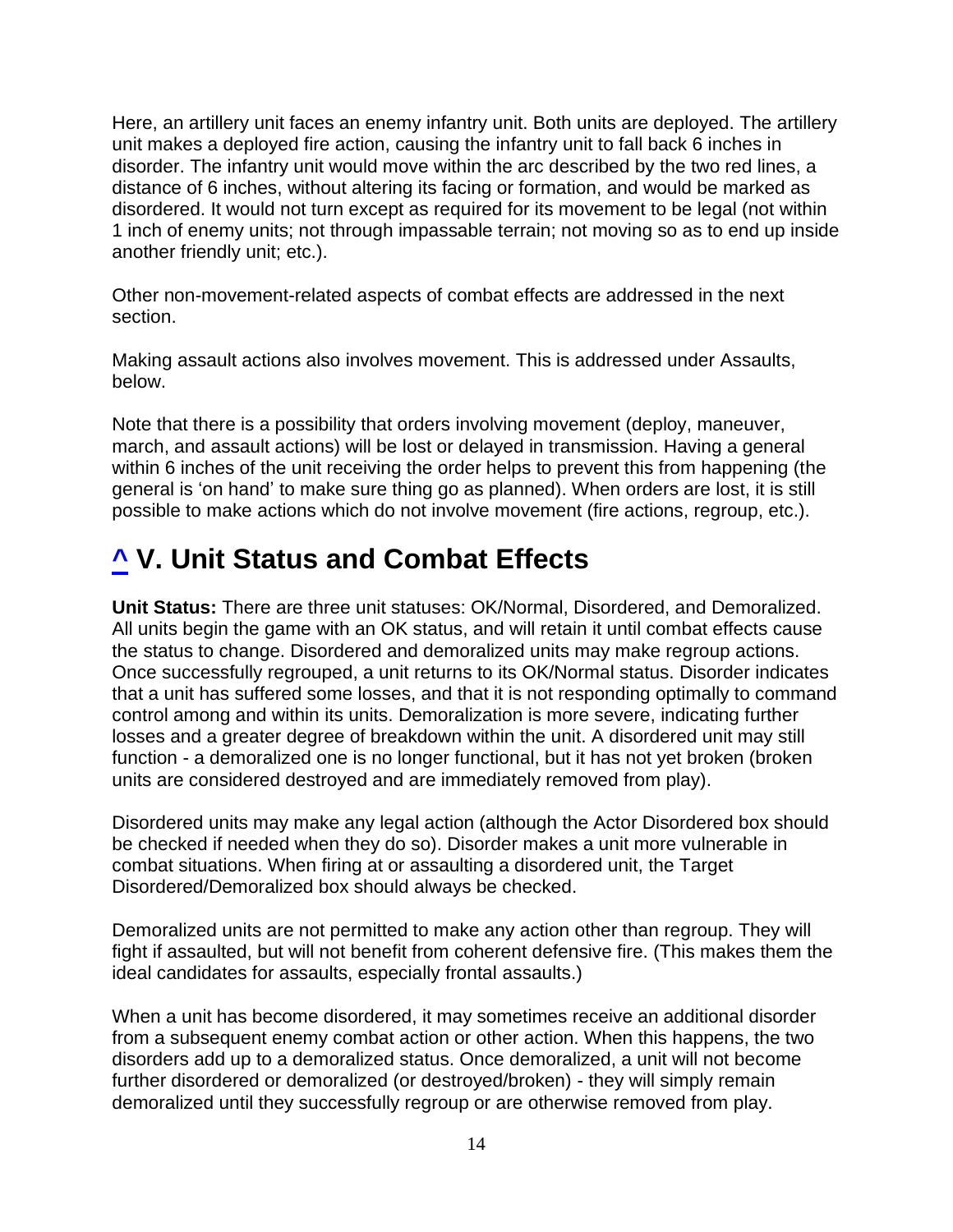In some cases, combat effects will involve involuntary movement (pushed back, thrown back, falling back, etc.). Such movement will be governed by normal movement rules, as described above. In cases where such movement may not be legally completed (ie, the affected unit is surrounded by enemy units, or is backed up against impassable terrain) the unit will surrender to the enemy - it is considered destroyed and is removed from play. If a combat effect does not specify movement, then the unit will retain its facing and formation in the position it currently occupies. This movement is made immediately when the combat outcome is reported for the unit.

It should be noted that retreats and withdrawals are sometimes absolute (6 inches or 12 inches) and sometimes expressed as "up to" a specified distance. In this latter case, the unit being affected will attempt to make a legal move which will lessen or remove its vulnerability to the source of fire causing the combat outcome. There is no requirement that it must be successful - it will not surrender - but it must attempt to be as successful as possible.

In some cases, combat effects will specify location. These both occur with assaults: sometimes, an assaulting unit will refuse to enter into combat contact with its target, and will stop 1 inch short of it. The unit will be faced along the line of movement of the assault (see below) and will be positioned, in a maneuver formation, 1 inch from the target unit. In other cases, a unit may be pushed back to its starting position. In this case, the unit will remain in maneuver column, facing along the line of movement of the assault. In both cases, disorder or demoralization will be marked, according to the combat effect.

**Losing Bases:** Some combat effects involve the loss of one or more bases. This indicates that the unit has sustained severe losses through combat. Lost bases are immediately removed from the affected unit. If at any time a unit loses half or more of the bases with which it started the game, it is considered destroyed and is immediately removed from play. Thus, 2-base (and smaller) units are immediately destroyed if they receive such a combat effect.

For both fire actions and assaults, an acting unit or its target may be considered outnumbered. This happens in several cases, and is handled as described in the Fire and Assaults sections below.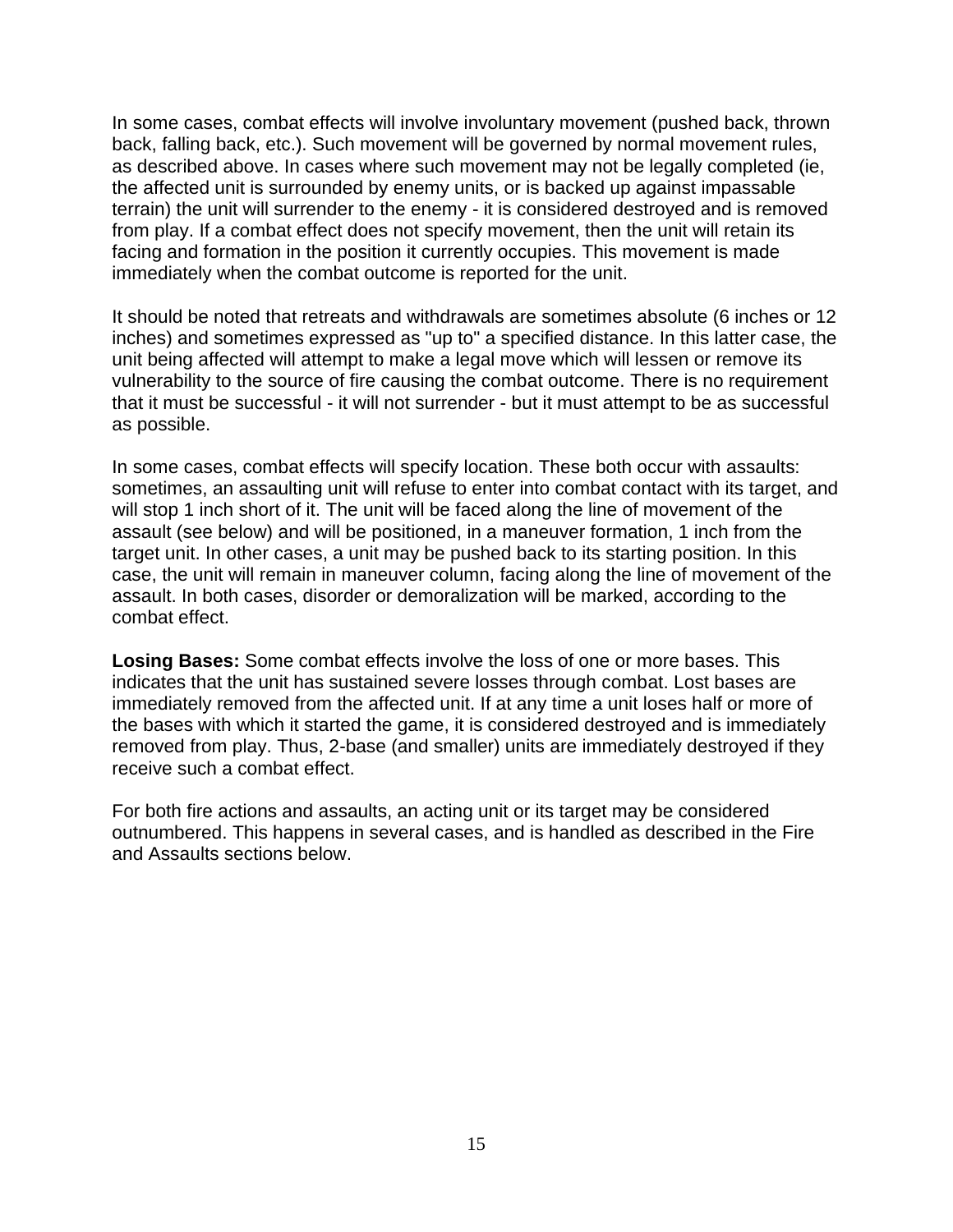

*Deployed French infantry can be a real challenge, especially if they are North African veterans like these!*

## <span id="page-15-0"></span>**[^](#page-0-0) VI. Fire**

Fire actions include deployed fire and advancing fire. Deployed fire may only be made by units in a deployed formation. Advancing fire may only be made by units in a maneuver formation. Deployed fire is significantly more effective than advancing fire, because more of the unit's battalions, squadrons, and batteries are in a position to fire (in linear formations and/or skirmishing or unlimbered), and will be positioned to have the best possible fields of fire.

Cavalry units were not consistently armed with rifles (only dragoons and light cavalry, not uhlans or cuirassiers or other heavy cavalry, although some formations acquired then as the war progressed), and even when they were these were usually carbines, with a shorter range than infantry rifles. When accompanied by horse artillery, these would most often be single batteries. This means that cavalry will generally have little effect when firing, even when deployed. (The cavalry commanders of the day often felt that it was the business of cavalry to charge with the sword or lance, and that they should not be armed with rifles at all. European observers of the American Civil War started to promote the view that cavalry should act as mounted infantry, and needed only rifles and pistols, and not swords or lances at all. This was a huge debate within European military circles, but there are relatively few instances of cavalry acting as mounted infantry in the Franco-Prussian War, and never at a regimental scale.)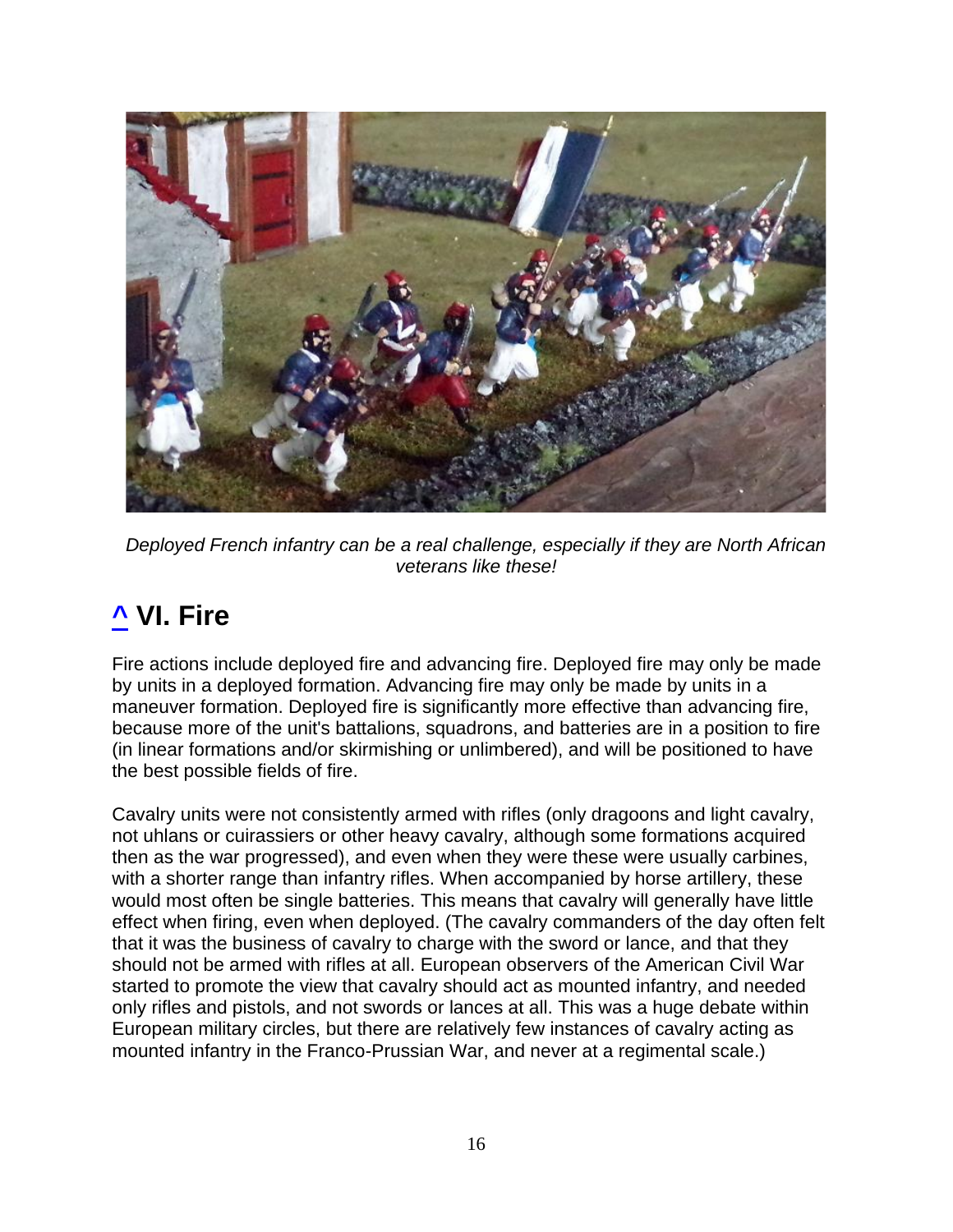The formation of a target unit is also important for fire actions: when a unit is deployed, it is less vulnerable to fire. When a unit is in maneuver formation, it is more vulnerable to fire. A unit in march formation is the most vulnerable to fire.

The targets of fire actions must be within the range of the firing unit (3 inches for Prussian infantry and all cavalry, 6 inches for French infantry. 9 inches for French artillery, and 12 inches for Prussian artillery). The program interface will inform you if you attempt to fire at a target which is out of range. You are still considered to have made an action when you receive an out-of-range fire effect - the unit cannot make another action that turn. Targets of fire must be visible to the firing unit, and they must be within arc of fire. Visibility is determined by a clear line of sight (LOS). Some terrain will block LOS, and some terrain will permit fire over the heads of friendly units under certain conditions (see Terrain, below). Visibility into and through woods (and similar terrain) penetrates only 3 inches, limiting fire within woods to this range. Targets of fire must be at least partly within an arc of fire going forward and outward 45 degrees from each of the front corners of the firing unit, as shown in the diagram below:



In the diagram, we have a deployed firing unit (Unit A) and can see its firing arc - the area between the red lines. All of the three nearby enemy units (Unit B, Unit C, and Unit D) are within the firing range of Unit A, and there is a clear LOS from Unit A to each of them. Unit B is completely inside the firing arc, and is a legal target. Unit C is also a legal target, because it is partially inside the arc of fire. Unit D cannot be fired on, because it is outside of the firing arc. If we were looking at an example of advancing fire,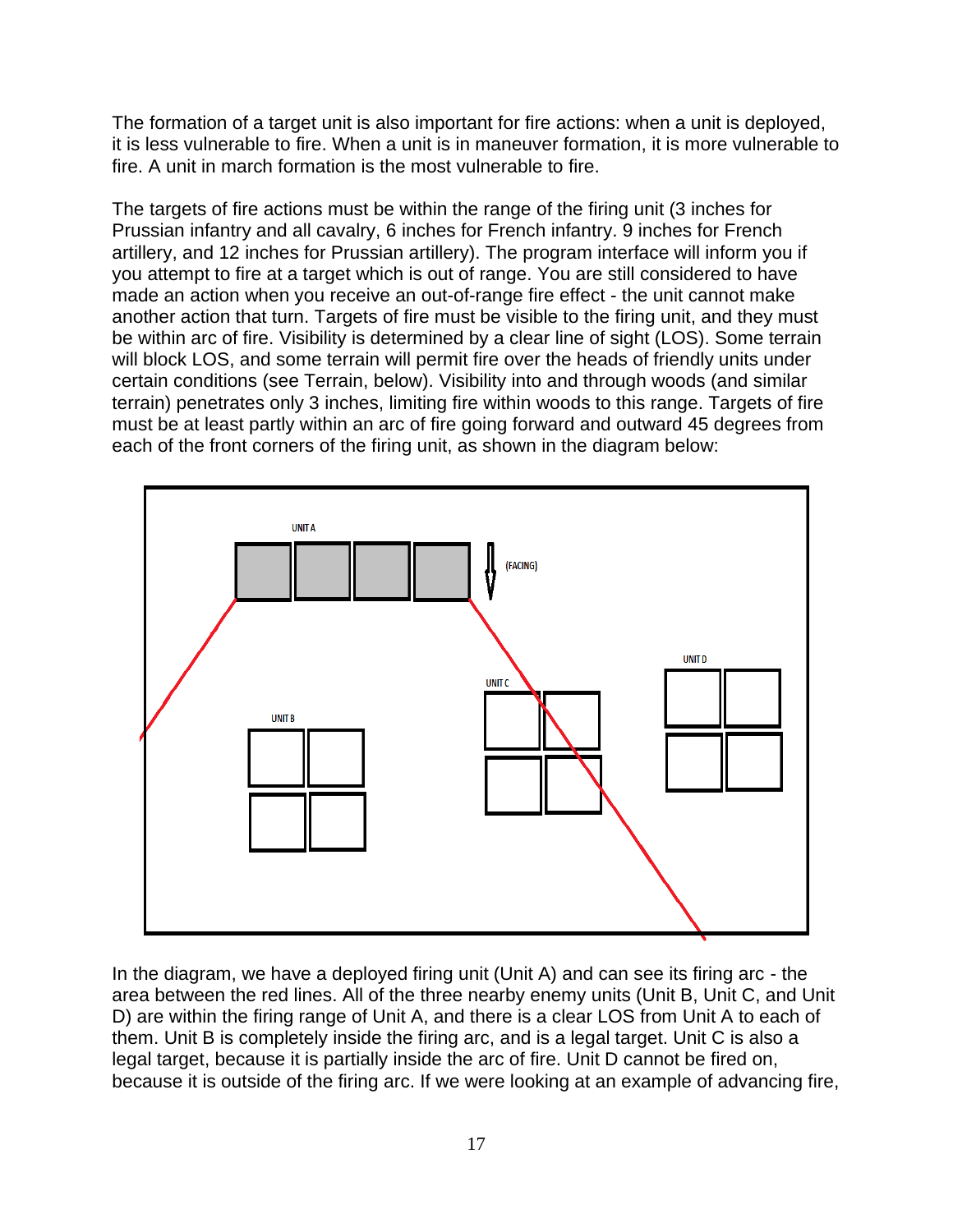the firing unit could adjust its facing in place to bring a desired target unit inside of its firing arc.

You are not permitted to fire along a line-of-sight which goes through or closer than half an inch to friendly troops, unless you are firing over their heads (see Terrain, below).

Note that assaults also involve fire combat, but this is computed by the program as part of the assault. It does not require any separate action on the part of players.

Whenever the firing unit has more or fewer bases than the target unit, then the Outnumbered boxes must be used. Check the "Actor Outnumbered" box if there are more bases in the target unit than in the firing unit. Check the "Target Outnumbered" box if there are more bases in the firing unit than in the target unit. If the firer and target are equal in number of bases, leave both boxes unchecked.

Artillery provides an exception to this rule. For a firing artillery unit, add up the number of bases in that unit plus the number of friendly artillery bases which have already fired on the same target unit during the turn. This provides a cumulative effect, where artillery increases in effect as more and more units share the same target. This does not apply to the fire of any other units.

The effects of fire are described in the sections above.



*The key to Prussian victory - better artillery!*

#### <span id="page-17-0"></span>**[^](#page-0-0) VII. Assaults**

Infantry and cavalry units in maneuver formation may make assault actions. This represents the close-range fire and hand-to-hand combat which sometimes occurred during the Franco-Prussian War. The biggest danger to an assaulting unit is the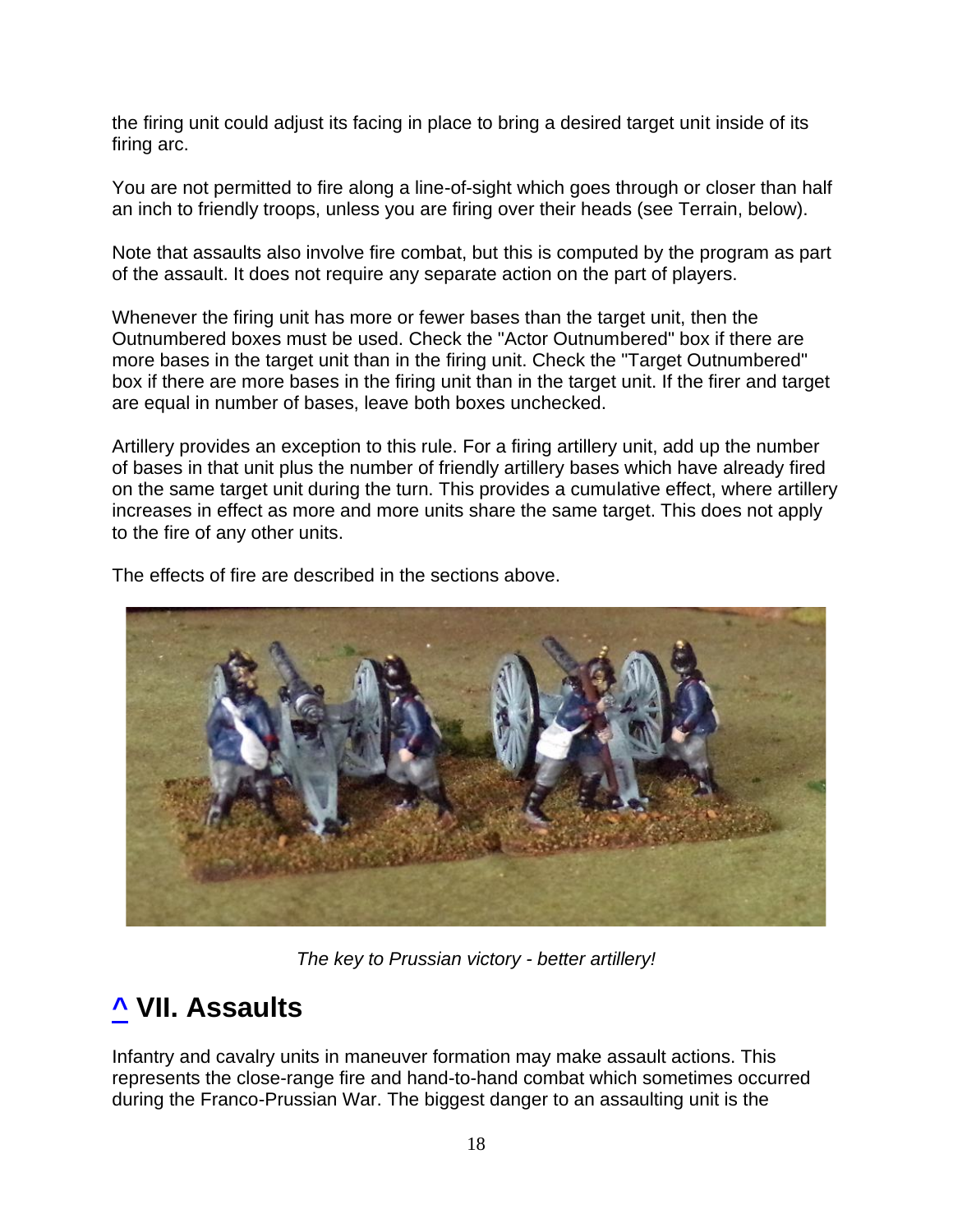defensive fire which is likely to be made by a defender. This can be mitigated by choosing a target unit which is disordered and by not making a frontal assault (that is, an assault through the target's arc of fire). Even so, assaults can be dangerous. Best is to assault a unit which is demoralized - demoralized units will fight but do not organize coherent defensive fire against a charging opponent. Targets in march formation are also a good choice. Cavalry - while it has little firepower - is excellent at close-quarters fighting in open terrain.

When making an assault, there must be a clear LOS to the target unit and it must be at least partially within the firing arc of the assaulting unit. The target of an assault must be within 6 inches (base movement) for assaulting infantry units and 12 inches (base movement) for assaulting cavalry units. These distances are modified by terrain just as movement is, made along a straight path between the center front of the assaulting unit and the nearest part of the target unit (the "assault path"). The target unit must be within the modified distance. For assaults where orders are delayed, the same process is used but the distance is reduced, as indicated by the program interface. A frontal assault is any assault which crosses the firing arc of the target unit, as determined by the assault path between the two units.

Assaults may not "go home" - that is, the assaulting unit may be stopped by fire before making contact with the target unit. Any assault in which the assaulting unit is forced back to its starting position, or stopped 1 inch from the target unit, is a charge which has not "gone home." In this case, the assaulting unit will have used its action for the turn, but the target unit - if it has not already acted for the turn - may still make an action. If a charge goes home - that is, defensive fire does not stop the assaulting unit 1 inch away, or push it back to its starting position - then both the assaulting and target units have used their actions for the turn (they are occupied by the close combat and its aftermath). In this case, the assaulting unit is moved along the assault path into contact with the target unit of the assault, before any combat effects take place (which might push the target unit back). Note that in cases where the assault goes home but is defeated in close combat, the assaulting unit may not actually need to be moved (eg, it moved forward 6 inches into contact and was pushed back 6 inches). Notionally it still moves, however.

The Outnumbered check boxes are used slightly differently in assaults than they are for fire. In an assault, the target is outnumbered if the total number of bases of all units which have assaulted the target that turn, at the time they made the assault, are greater than the number of bases in the target unit. To give an example: I have a French infantry division of four bases which is assaulted by a Prussian infantry division of four bases. Neither actor nor target is outnumbered for this action - both have four bases. If there is another assault during the turn on the same target unit, all four of the bases from the first assault are counted (even if the first assaulting unit lost bases as a combat result) when calculating outnumbering for the second assault. Thus, a second assault made by a three-base Prussian Infantry unit would outnumber the four-base French unit, because it adds the number of bases of the first assault (4) to its own number of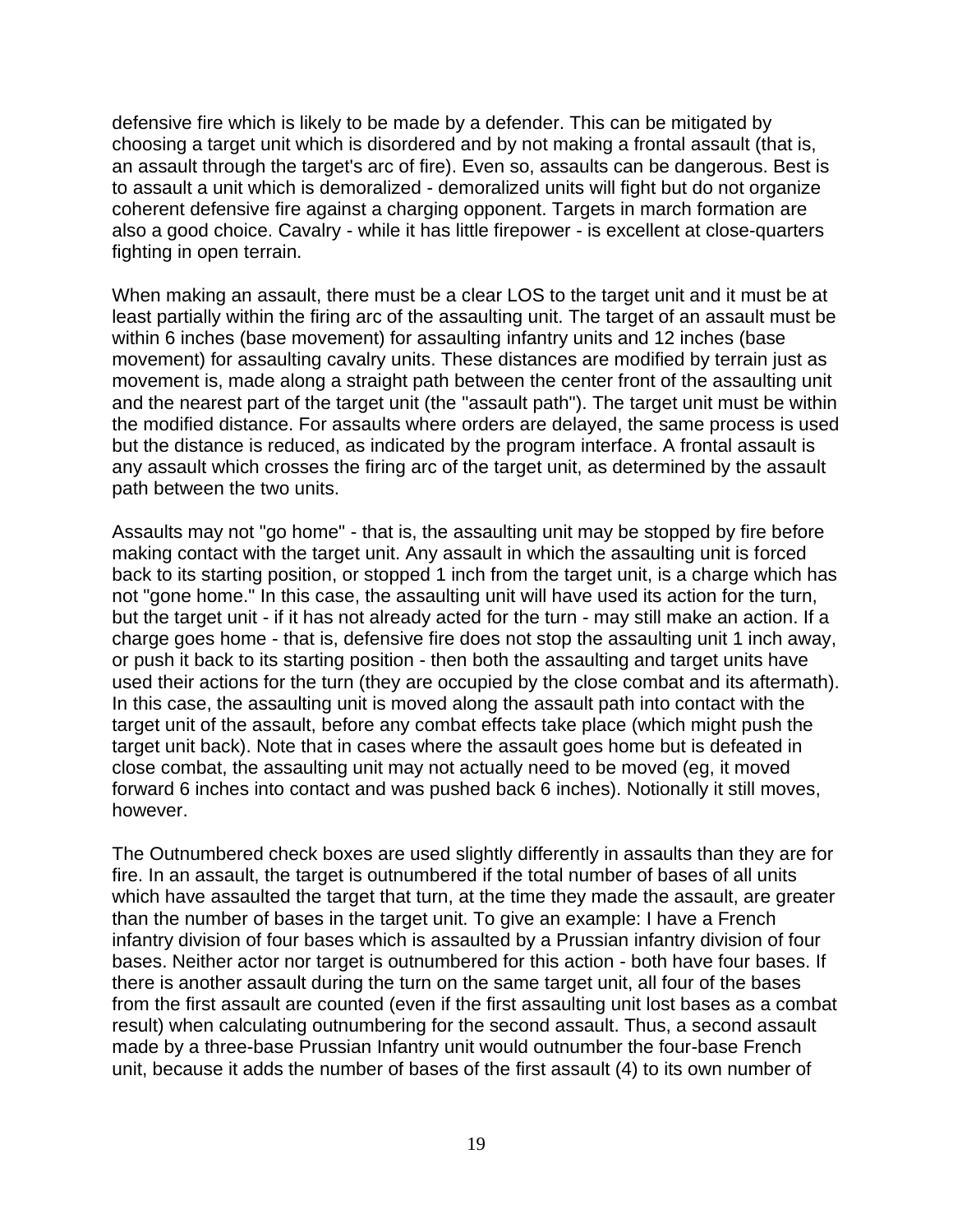bases (3) to get 7, which outnumbers the target unit's 4 bases. A third assault would add all 7 of the bases from the preceding assaults to its own total.

Unlike fire, the combat effects of assaults may affect either or both of the participants. These effects are described in the preceding sections.

## <span id="page-19-0"></span>**[^](#page-0-0) VIII. Terrain**

Terrain can have a huge effect on play, influencing movement and providing cover. Terrain may also permit or stop potential fire and assault actions by blocking the line of sight (LOS). Scenarios should specify the characteristics of all tabletop terrain before play begins.

**Movement:** There are several types of terrain from a movement perspective: open terrain, rough terrain, impassable terrain, roads, linear obstacles, and choke-points. Open terrain is typically fields - ground which does not impede movement. Rough terrain can be woods, swamps/marshland, rocky hills, or similar types of features. It slows movement by half for infantry and artillery and by three-quarters for cavalry and generals. Impassable terrain cannot be entered or crossed - it consists of such things as cliffs, deep swamps, and unfordable rivers.

Roads are "improved" roads (that is, metalled ones) and not just dirt tracks. They speed the movement of marching units by half. Linear obstacles are walls, hedges, and other obstacles that must sometimes be crossed. They will cost a penalty of a half inch off of base movement for units which cross them (note that, while individual mounted horsemen can easily jump some linear obstacles, entire cavalry divisions generally cannot!) Choke points are bridges, gates through otherwise impassable walls, and similar points where movement is constricted. These cost a half inch of base movement to pass, unless the unit is marching. Note that many such choke-points are also roads (bridges, for example). Towns are a special category of terrain. For units marching, they act as roads. For other formations and types of movement, they count as rough.

**Cover:** Terrain can also provide cover for fire and combat purposes. Open terrain does not provide cover, nor does the type of rough terrain (such as swampy ground) where there is not much above ground level to provide protection from prying eyes or bullets. Fords across rivers are an excellent example - they impede movement, but do not conceal or protect those crossing them.

Soft cover is that type of cover which serves to conceal troops - the typical example is woods. During the Franco-Prussian War, most fire was aimed fire, and it assumed that the target was visible to those firing. It was not until the Great War that area fire with machineguns or artillery fire onto a set of map coordinates became commonplace. Other types of cover also act as soft cover: villages may consist of structures made of softer materials which will not stop bullets (wooden barns/houses/sheds); and many types of hedges and fences will conceal but not provide the degree of cover which will stop a bullet or shell.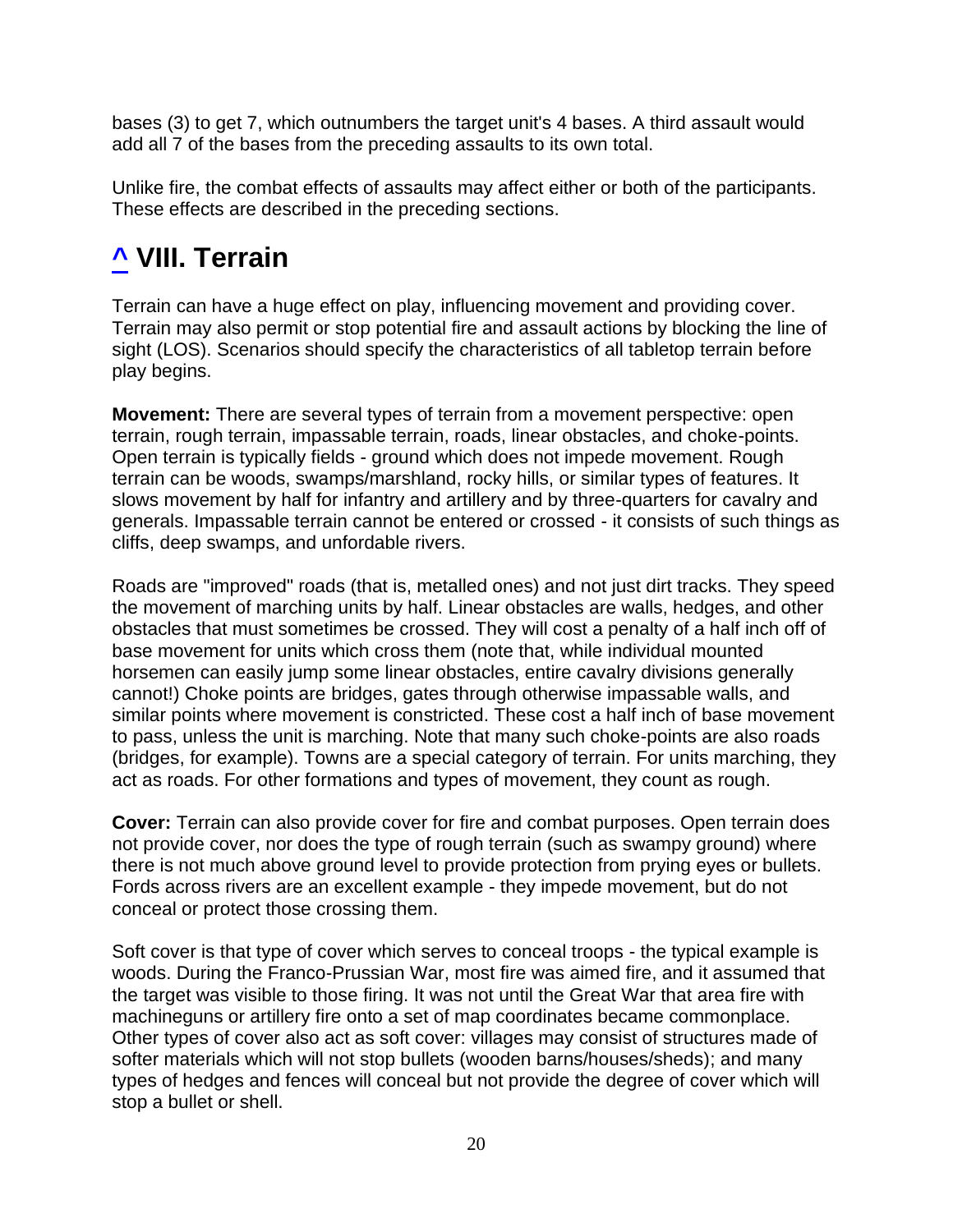Hard cover includes stone walls, the solid buildings of stone or brick found in towns, and naturally protective "soft" areas which have been fortified (fortified villages, for example). It also includes prepared trenches. (The French infantry of the period were equipped and trained to dig rifle pits in a matter of 25 minutes - these do not count as prepared trenches, only hasty ones, and are factored into a unit using a deployed formation. They do not count as cover. For game purposes, trenches would require a longer period to prepare, and would often be combined with more serious fortifications for artillery, etc.) Fortifications include redoubts and fortresses - places where engineers have designed and built military fortifications. (In many places in Alsace/Elsass and Lorraine/Lothringen cities held medieval fortifications which were then improved by Vauban-era ones, which were updated/used in the Franco-Prussian War, and then further fortified for the World Wars. Metz is an example of this. A lot of fighting got done in this part of the world over the centuries.)

**Line of Sight (LOS):** Terrain also acts to obstruct line-of-sight. To determine LOS, a line must be drawn from any point on a base of the spotting unit to any point on a base of the unit being spotted. Ranges for fire in this game are calculated as the shortest clear LOS between the firing unit and its target (round down if they are on a break-point measurement such as 3, 6, or 9 inches). If the potential LOS crosses any terrain, it may be blocked. There are rules for determining what can and cannot be seen.

For this purpose, terrain is classed according to a series of levels: ground level, low obstructions (hedges, walls, wheatfields, etc.), taller obstructions (houses, woods), low hills, taller hills, even taller hills (etc.) - each level of hill is a "terrain level." For Franco-Prussian War purposes, we will not generally see more than two or three terrain levels on the battlefields (there are lots of hills and ridgelines in that part of Europe, but it is not mountainous like the Alps. That said, the Grand Ballon in the Vosges is at 1424 meters, but there was no fighting there in the Franco-Prussian War that I know of. In earlier and later periods, the Vosges saw a considerable amount of combat). Terrain in all of these different height categories may be found on the tabletop. The rule for LOS is that if you can see them, they can see you - it works in both directions. Low obstructions may provide soft or hard cover to troops immediately behind them, but do not block LOS. Taller obstructions such as houses and woods will block line of sight across the same terrain level, but may not block LOS from higher levels, according to a more complicated system: at one terrain level up, your LOS will not be blocked if tall obstructions are closer to you than they are to the target. For each terrain level you go up, half of the area blocked from the level below becomes visible. See the following diagram: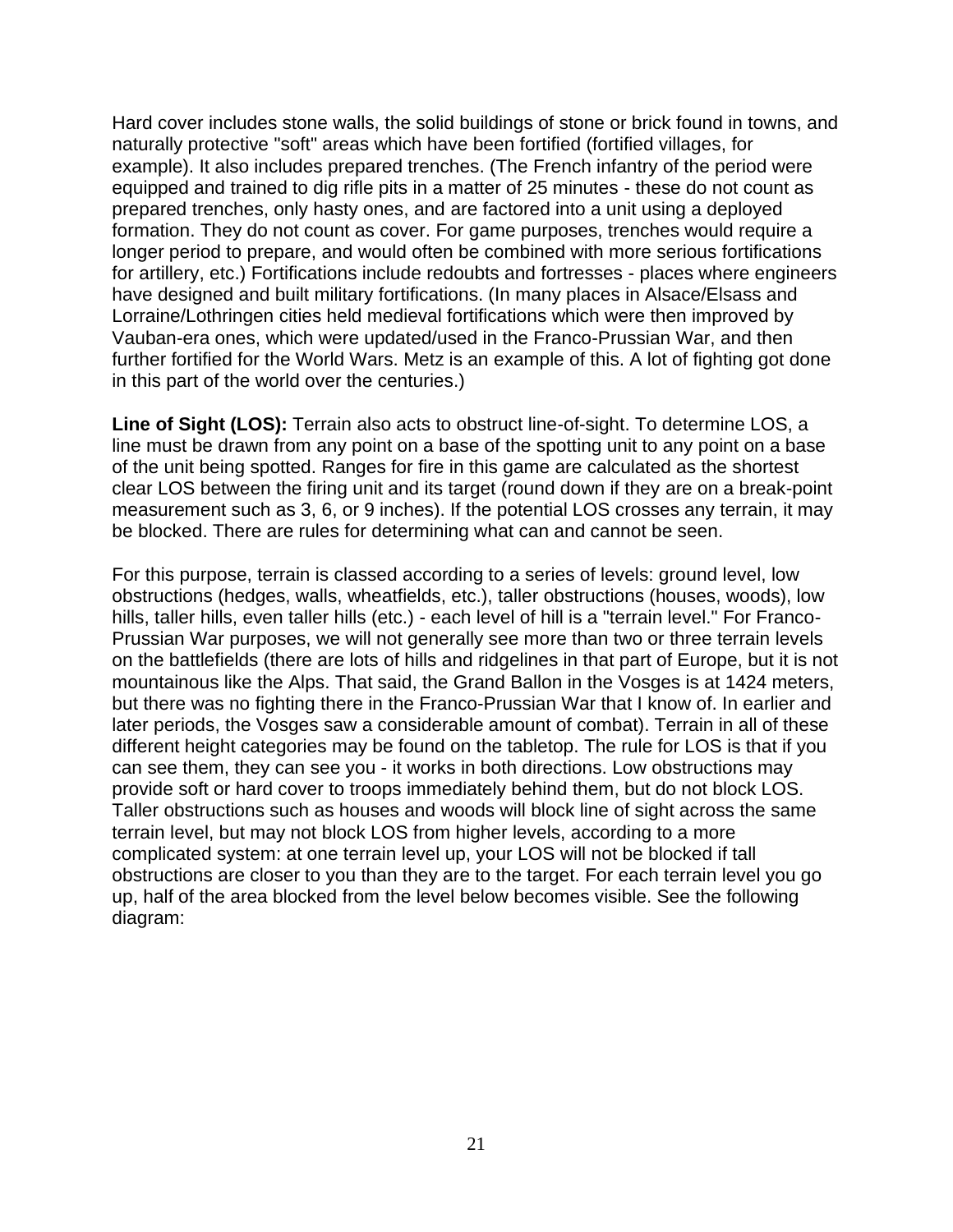

For aesthetic reasons, our figures and terrain pieces are not in agreement with the ground scale. Thus, what we see on the table is not how it really is. This system gives you a way of approximating reality. (Short of going and surveying critical vistas on the battlefield, or having a really good 3-D model, you won't get better than an approximation. There are wargamers who have visited and surveyed important battlefields, but from a practical perspective this is not an option for most of us.) In the diagram, we have hills on the table up to 3 terrain levels tall. We also have a tall obstruction (woods).

- If we have a unit on the first terrain level trying to spot a unit beyond a tall obstruction on the ground level (X, Y) we calculate the "shadow" cast by the tall obstruction as follows: Measure the distance from the spotter to the far side of the tall obstruction (A). Anything beyond the tall obstruction that distance (B, where A and B are equal) or less is hidden (X), and anything more than that distance beyond the tall obstruction can be seen (Y).
- If we go up two terrain levels above the tall obstruction, we do the same calculation, but we divide the shadow of the level below in half. Thus, distance between spotter and obstruction (A) is divided by 2, giving us the length of the shadow (C). Anything in the shadow (X) is hidden, and anything beyond it (Y) is visible.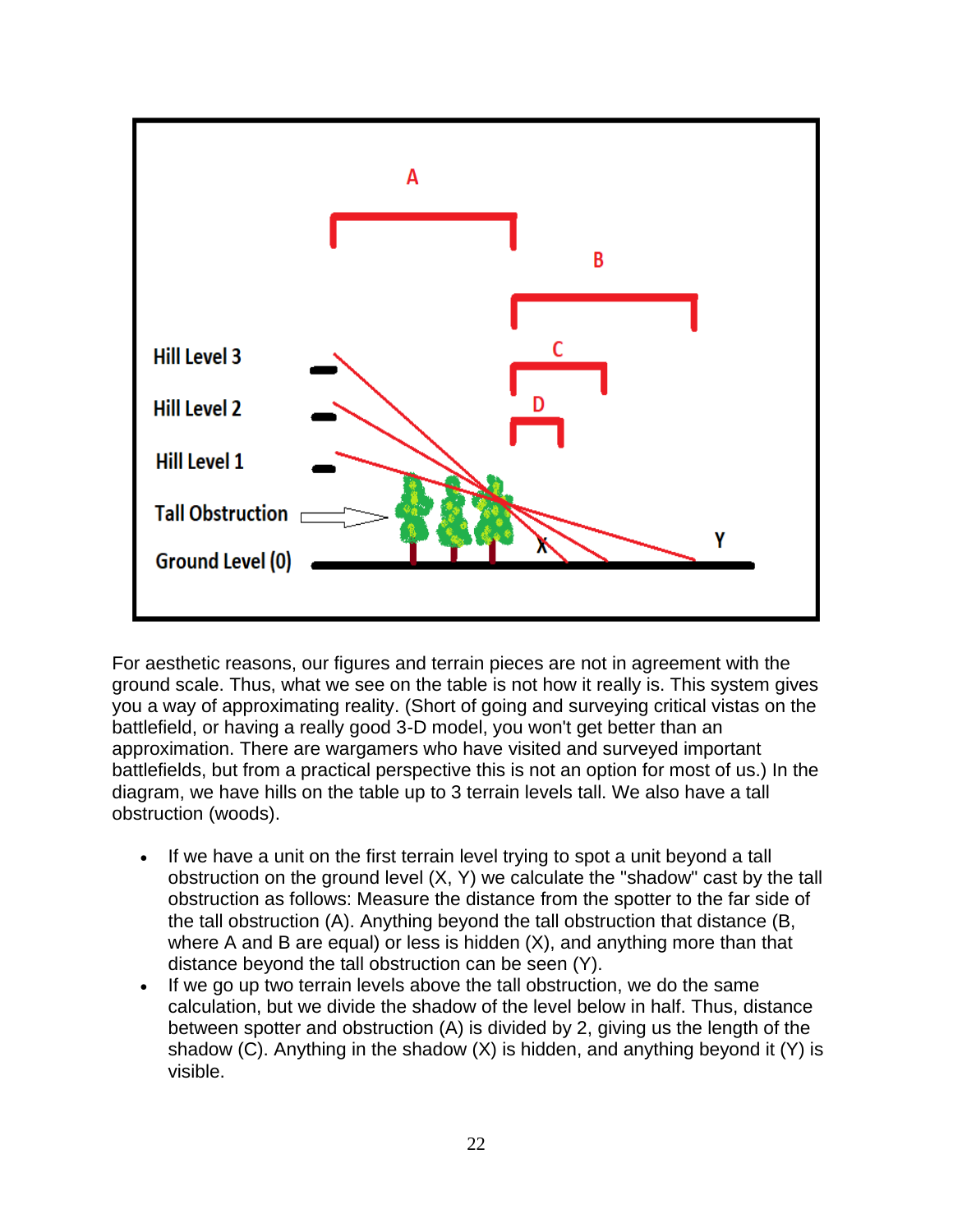• If we go up 3 levels, we do the same thing: this time, we divide the distance between spotter and obstruction by 4, giving us a shadow of half that (D) of the level below (C). We can still see Y (beyond the shadow) and we still can't see X (inside the shadow).

If you have more than one tall obstruction between you and the target you want to spot from above, and the obstructions are on the same terrain level below you, always check the one closest to the target. If that one isn't a problem, none of the others will be. Note that model hills for wargames are often stepped, to allow figures to stand on them at different levels. Often, these are meant to represent sloping hills rather than a series of stepped plateaus. The scenario should specify the nature of hills, so they are interpreted correctly during play.

The same system is applied to firing over the heads of friendly units. Treat the friendly units as a tall obstruction: if the target would be visible (according to LOS rules) then you are allowed to fire on it.

This is a little complicated, but it is important to any simulation of the Franco-Prussian War. In the early battles, the French took care to deploy in "positions magnifique," which sometimes positioned their artillery on hills above their infantry lines. Once you get used to it, it starts to become obvious.

#### <span id="page-22-0"></span>**[^](#page-0-0) IX. Generals and Regrouping**

Generals have few functions in this game, but they can be important. The first is to help guarantee that orders are received and obeyed without delay. They do this by being within 6 inches of the unit being given the order. This does not apply to fire orders - the divisional commanders would know to fire on the enemy troops without orders from above. The second function of generals is to help regroup disordered and demoralized units. Again, they do this by being within 6 inches of the unit which is regrouping.

Generals cannot make any combat actions, nor may they be the target of combat actions. Their only actions are to move and to rest. They influence their troops via their proximity. Note that generals will influence any number of units during the turn, within which they are in proximity, and that they may move during the turn to bring new units into range of their influence.

#

Generals which are "run over" by enemy movement will get an immediate, free move consisting of a minimum distance which will take them to safety: at least 3 inches from any enemy formation.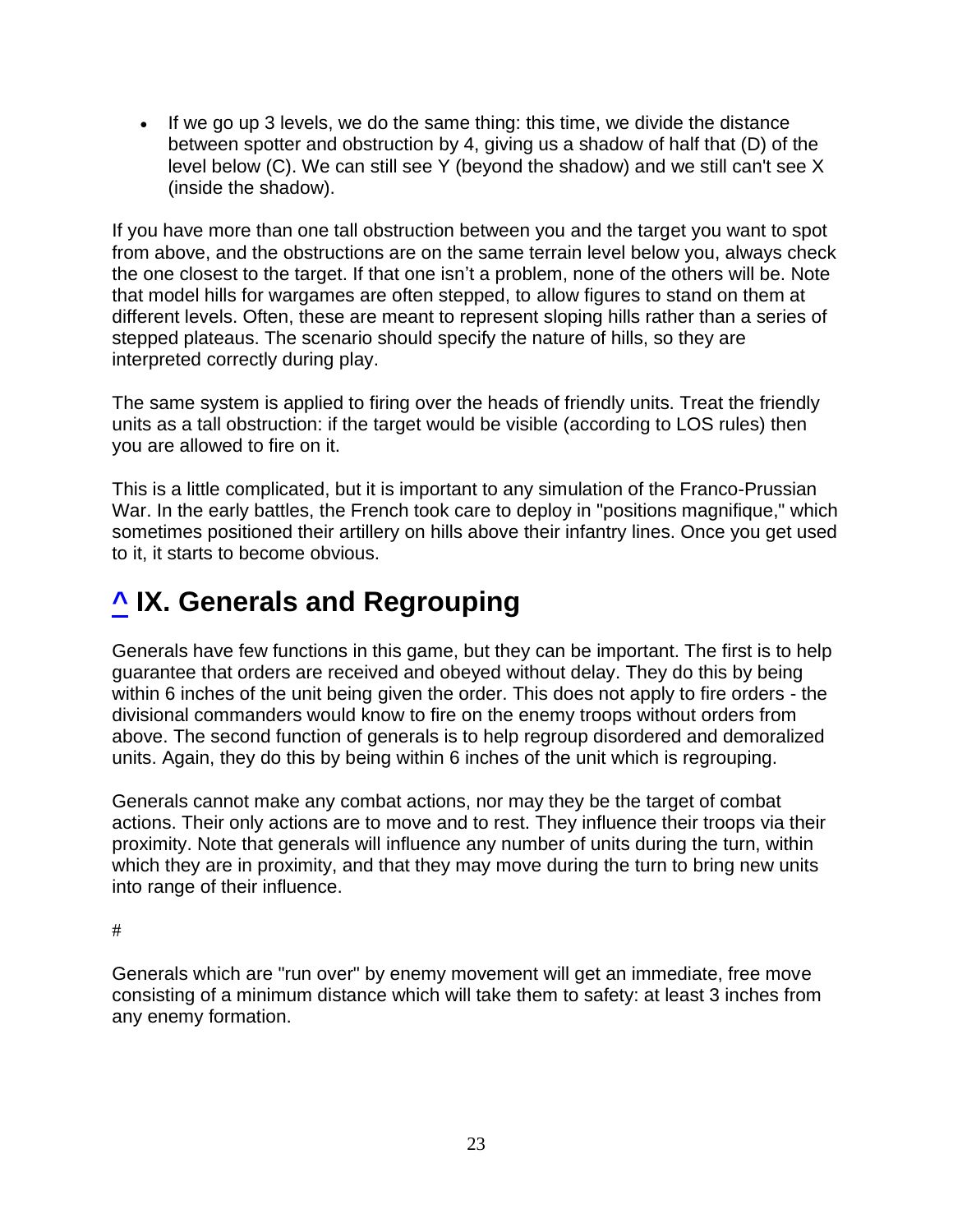## <span id="page-23-0"></span>**[^](#page-0-0) X. Game Notes**

This game system focuses on the early battles of the war - the "Imperial Phase." Because of the very high-level approach taken, the regularity of the French army organization (which became much more variable during the Republican Phase of the war) makes this a natural fit. The early war is also when most of the larger battles occurred. For those gamers interested in this phase of the war, I strongly recommend the work of Lieutenant-Colonel G.F.R. Henderson. He was a British officer of the period who had made a very close study of the battles of Spicheren and Wörth, and penned books of the same names ("The Battle of Spicheren" and "The Battle of Wörth"). They were republished by Helion & Co in 2009, and are available from Amazon and many other sellers. Both books provide an incredibly insightful view of how the nature of warfare was changing, from an officer who was not only an excellent scholar but also a renowned military theorist of his day. He was focused on training officers for the changing style of warfare he foresaw, and his work is very practical as a result. These books are full of the kind of detail which you need if you are to create good tabletop scenarios for any Franco-Prussian ruleset.

*La Guerre à Outrance* tries to depict the fundamental difficulties faced by the army-level commanders of the conflict: breech-loading firepower had become simply overwhelming, as had artillery. If the French stand on the defensive in well-chosen positions, they are very difficult to beat. One can easily understand why the Prussians suffered such heavy casualties in the early battles. If the French high command had been more capable, I think it is easily possible that the Prussians could have been defeated. As it was, commanders on both sides made some major mistakes. Given the changed nature of warfare, this is hardly surprising.

In the game, it is crucial for the Prussian player that the French infantry units be pounded into submission before assaults are launched against them. The superior artillery of the Prussians is a necessary ingredient in this equation. This dynamic, more than anything else, informs how battles are won or lost in this system. Any assault against deployed French infantry which has not been demoralized runs a serious risk of failure. The way this is handled in this game may seem extreme to wargamers who are more used to Napoleonics or the American Civil War, but I believe it to be an accurate representation of the dynamics of the Franco-Prussian battlefield.

Elements of the "what if" are preserved in this system. I am philosophically opposed to games where the stupidity and incompetence of historical commanders is enforced by the rules of the game, and yet some simulations of the Franco-Prussian War (especially board-games) do exactly that. Should I be made to employ historical tactics and doctrine? Yes. Should I be able to change the indecision and incompetence which cost France the war? Yes! I want to be able to play a game where I can show those Imperialistic Prussians what they'll get if they tangle with a *real* man's army of disorganized alchoholics well-dressed, fearless Frenchmen! I have tried to allow some of the failures of the commanders on both sides of the conflict to be rectified by players,